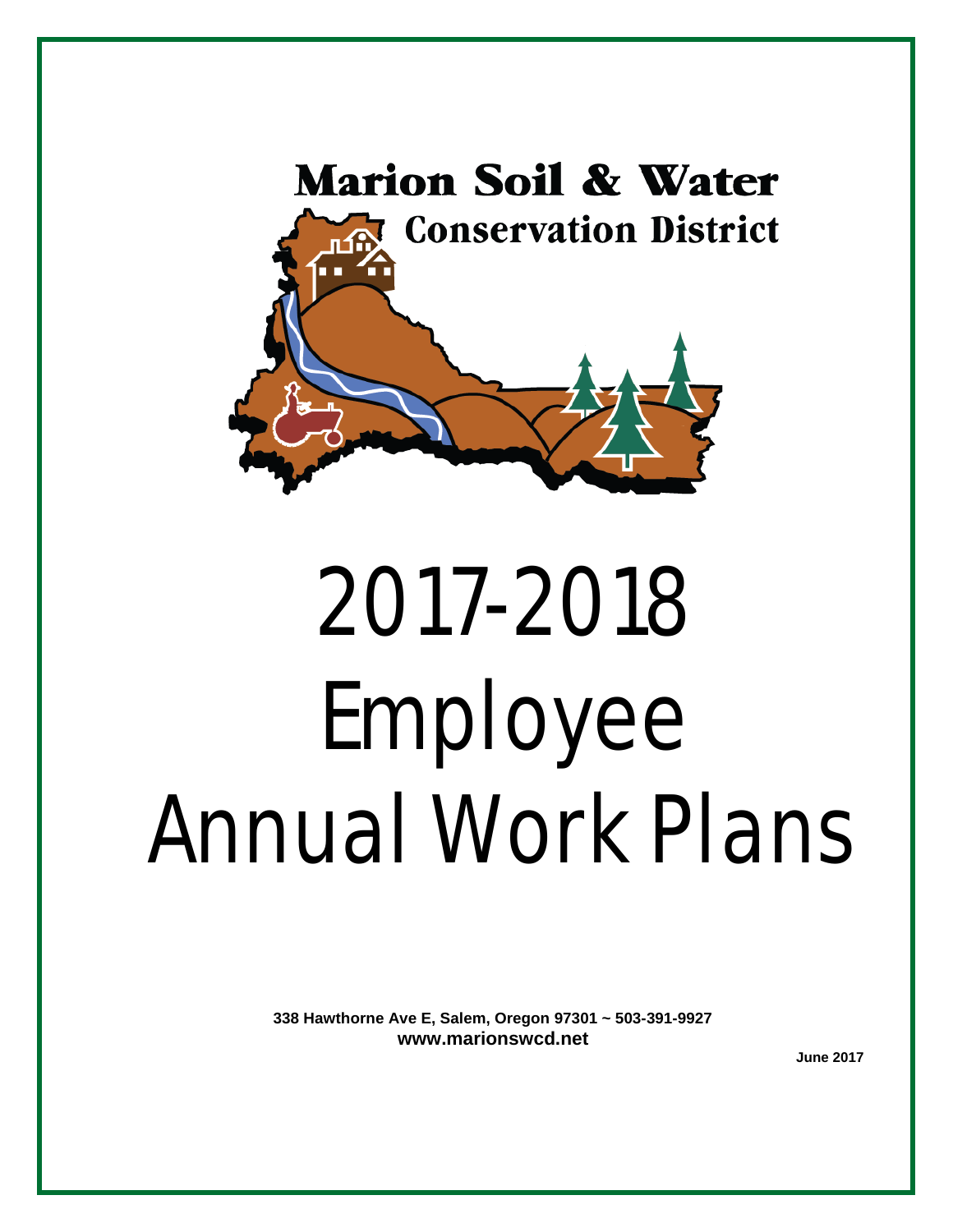These employee work plans were adopted on June 19, 2017 by the Marion SWCD Board of Directors.

Marion SWCD prohibits discrimination based on the basis of race, religion, color, sex, sexual orientation, gender identity, national origin, mental or physical disability, marital status, age, or other protected status or activity in accordance with applicable law.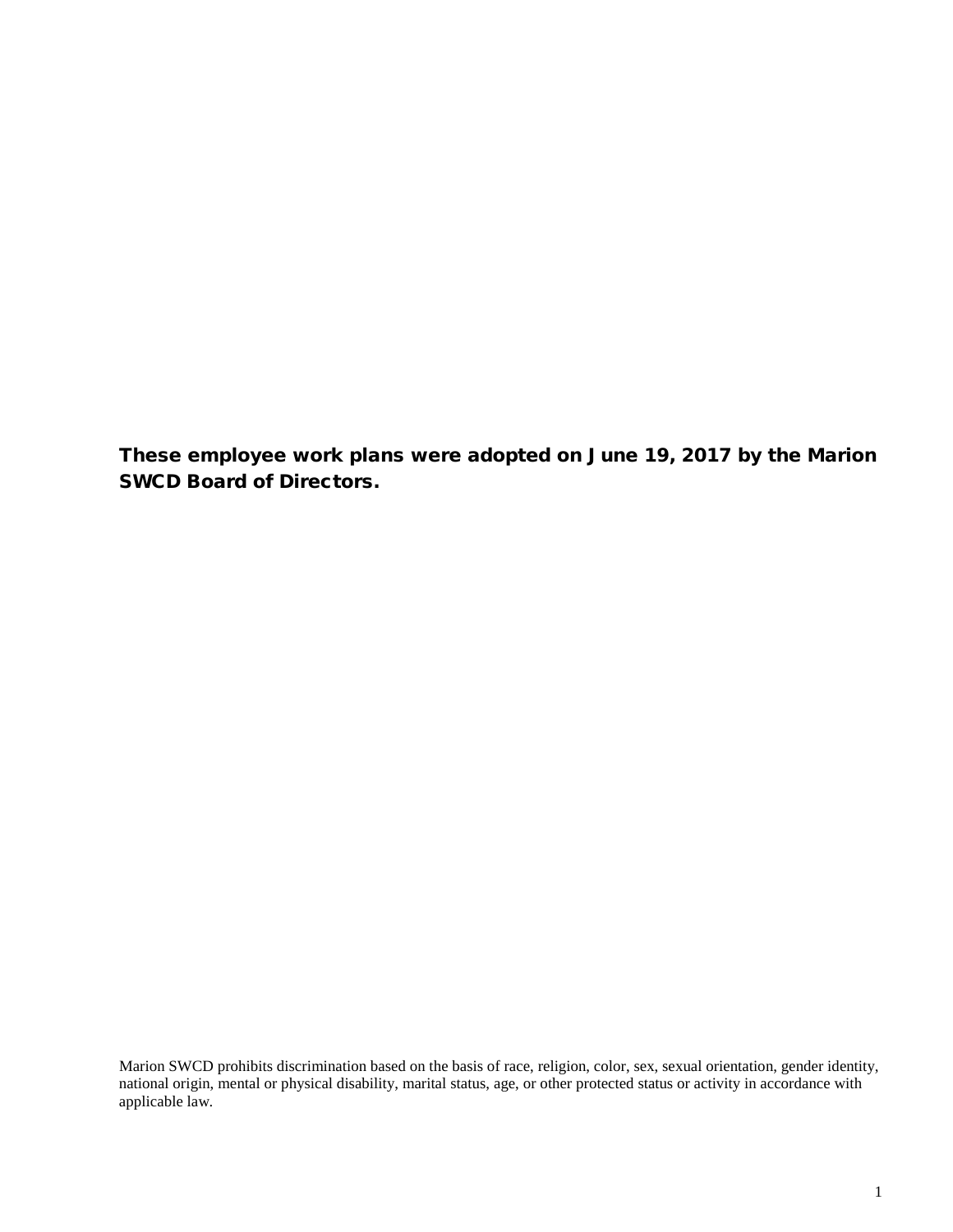# **MARION SWCD WORK PLAN TEMPLATE**

|                         | Name: Janice Calkins                                                                     |                        |           |                                                           | 2017-2018 |           |
|-------------------------|------------------------------------------------------------------------------------------|------------------------|-----------|-----------------------------------------------------------|-----------|-----------|
|                         | Position: Office Coordinator                                                             |                        |           | Full-Time<br>Equivalent<br>(FTE) Highlight<br>Annual Work | Yes       | No.       |
|                         | Highlight One in Yellow: Technical <b>Administrative</b> Education                       | Employee ID:           | N/A       | Allotment<br>(hours)                                      | 2080      |           |
|                         | <b>Work Period:</b>                                                                      | 7/1/17                 | 6/30/18   | Anticipated<br>Annual Avg.<br>No. of Hrs.                 | 2080      |           |
| Priority                | Activity/Task                                                                            | Strategic<br>Plan Goal | Planned   | Actual                                                    | %         | Completed |
|                         |                                                                                          | Number                 | Hrs/yr    | Hrs/yr                                                    |           |           |
|                         | <b>Personal Time</b>                                                                     |                        |           |                                                           |           |           |
| 1                       | Statutory Holidays (10 total)                                                            |                        | 80        |                                                           |           |           |
| $\overline{c}$          | 1 Day Floater                                                                            |                        | 8         |                                                           |           |           |
| 3                       | Annual Leave (12 Hr/mo)                                                                  |                        | 160       |                                                           |           |           |
| 4                       | Sick Leave (8 Hrs./mo) 3 wks assist spouse after surgeries                               |                        | 136       |                                                           |           |           |
|                         | <b>Sub-Total Personal Time</b>                                                           |                        | 384       |                                                           | 18.46%    |           |
|                         | <b>Ongoing Activities</b>                                                                |                        |           |                                                           |           |           |
|                         | <b>Administrative/Operations:</b>                                                        |                        |           |                                                           |           |           |
| $\overline{\mathbf{c}}$ | Customer Service: Answer phones, greet walk-ins, etc.                                    | 6, 7, 8                | 229       |                                                           |           |           |
| 3                       | Info/Matls: walk-ins, callers, staff, partners & others, stock, log, display             | 6, 7, 8                | 62        |                                                           |           |           |
| 4                       | Records Management: Hard & electronic copies -Maintain,                                  |                        |           |                                                           |           |           |
| 5                       | Archive, Purge, Update (includes Conference room scheduling)                             | 9                      | 42        |                                                           |           |           |
| 6                       | House-Keeping: Office secured, supplies stocked.                                         | 6.9                    | 43        |                                                           |           |           |
| $\overline{7}$          | <b>Outside Errands:</b> Mail/Bank runs, pick up mat'ls/supplies, other.                  | 9                      | 21        |                                                           |           |           |
| 8                       | <b>Supplies: Office, Postal - Maintain, Stock, Replenish</b>                             | 9                      | 42        |                                                           |           |           |
| 9                       | <b>Meetings:</b> Staff, Trainings, Conference Room bookins, Other                        | 6, 8                   | 73        |                                                           |           |           |
| 10                      | Annual Promo Items: Research, Order, Receive, Inventory (periodically)                   | 6, 7, 8                | 62        |                                                           |           |           |
| 11                      | Event Planning: Annual Mtg (Venue, Dinner, Invites, Eve.Program)                         | 6, 8                   | 62        |                                                           |           |           |
| 12                      | Donations: Contact (phone, mail, e-mail) multi-times, Request,                           |                        |           |                                                           |           |           |
| 13                      | Pick-up items, AckForms, Thank you cards, Advertise                                      | 6, 8                   | 62        |                                                           |           |           |
| $\overline{14}$         | Posters (sell): Assist, prepare for shipping, mail, log, keep stock avail                | 6, 7                   | 21        |                                                           |           |           |
| 16                      | Promote/Advertise Dist.Events: Facebook, Libraries, Subscribers, etc.                    | 6, 7                   | 62        |                                                           |           |           |
| 17                      | Volunteers: Keep data bases for each updated                                             | 1, 6, 7                | 42        |                                                           |           |           |
| 18                      | <b>Outreach: Events/Workshops:</b> Earth Day, Age Fest, Envirothon, other                | 6, 7                   | 42        |                                                           |           |           |
| 19                      | CPCC (Capital Postal Customer Council) meetings, activities, updates                     |                        | 62        |                                                           |           |           |
|                         |                                                                                          |                        |           |                                                           |           |           |
| 20                      | <b>Projects</b><br><b>Brochure Acquisitions - Index &amp; Log Updates</b>                |                        |           |                                                           |           |           |
| $\overline{21}$         | Misc. Other Duties/Activities (assist w/special projects, mailings, phone calls, events) |                        | 62<br>146 |                                                           |           |           |
| 22                      | <b>Newsletter</b> Design (Qtrly)-articles                                                |                        | 62        |                                                           |           |           |
|                         | <b>Sub-Total Ongoing Activity</b>                                                        |                        | 1197      |                                                           | 57.55%    |           |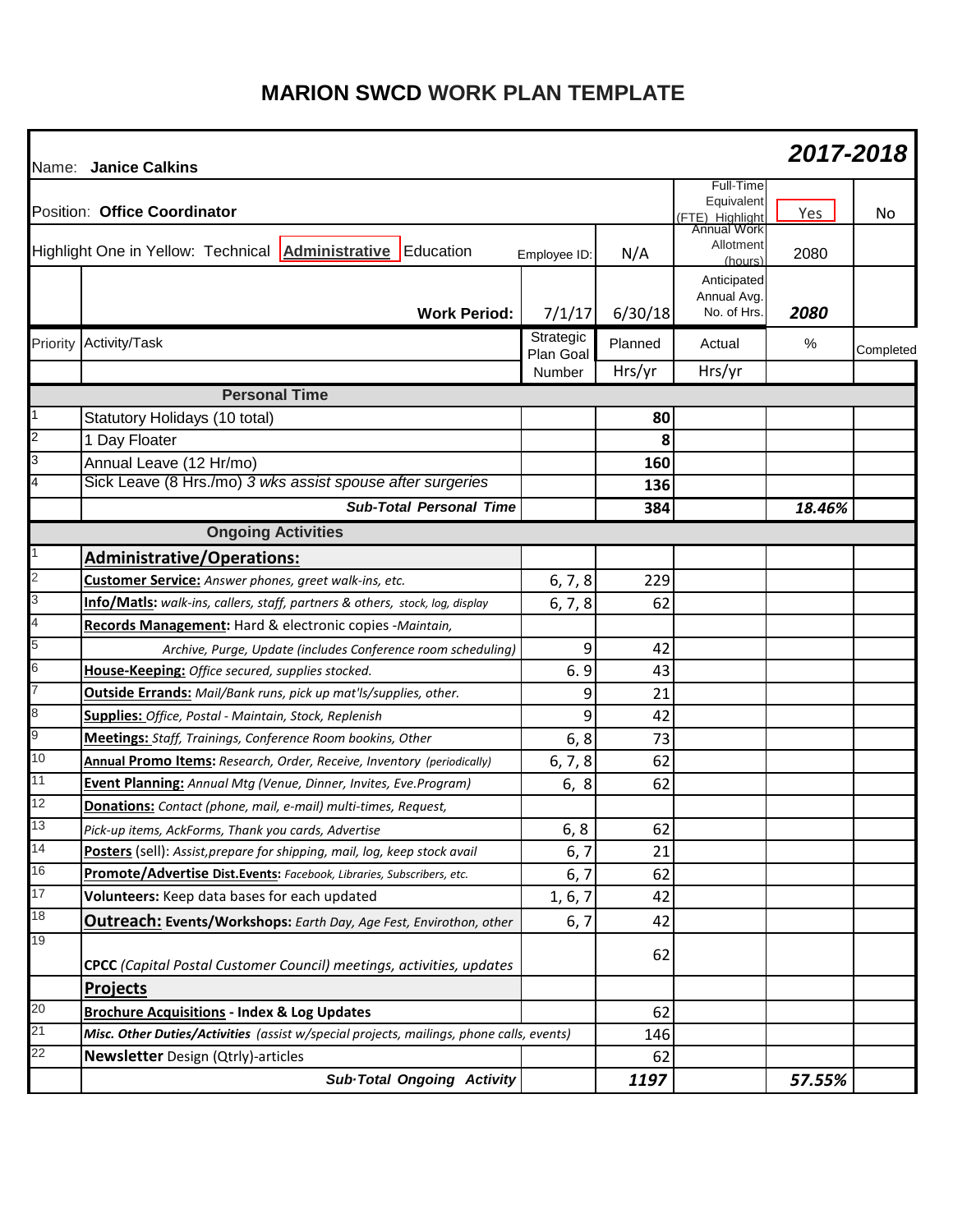|                          | <b>Program Activities</b>                                                 |                       |                                     |                                      |                                       |                             |
|--------------------------|---------------------------------------------------------------------------|-----------------------|-------------------------------------|--------------------------------------|---------------------------------------|-----------------------------|
|                          | Annual Youth Art Contest: Select Theme, Collect Resource Matls on To      | 6, 7                  | 478                                 |                                      |                                       |                             |
| $\overline{2}$           | Update registration/entry forms; Create/re-design powerpoint pres.        |                       |                                     |                                      |                                       |                             |
| 3                        | Update contacts lists/emails (schools,teachers, outside organizations)    |                       |                                     |                                      |                                       |                             |
| $\overline{\mathcal{A}}$ | Advertise, Roll out-contact target audience. Order matls based on         |                       |                                     |                                      |                                       |                             |
| 5                        | participant sign-ups; secure donations for prizes. Track, Initiate public |                       |                                     |                                      |                                       |                             |
| 6                        | interest/voting. Determine & announce winners, award prizes, (create      |                       |                                     |                                      |                                       |                             |
| 17                       | award certifcates, etc.). E-mails back & forth during process.            |                       |                                     |                                      |                                       |                             |
| 8                        | Annual Updates required. Research contact e-mails/schools & teachers      | 6, 7                  |                                     |                                      |                                       |                             |
| 9                        | MES: Connect with area Landscapers/Gardeners,                             | 1, 6, 7               | 21                                  |                                      |                                       |                             |
| 10                       | Advertise with flyers, mailings, posting on web/facebook.                 |                       |                                     |                                      |                                       |                             |
| 11                       | <b>Subtotal Project Activity</b>                                          |                       | 499                                 |                                      | 23.99%                                |                             |
|                          | <b>Totals from Personal Time, On-going and Project Activities</b>         |                       | 2080                                |                                      | 100.00%                               |                             |
|                          | <b>Program or Activity Targets</b>                                        | Ongoing<br>Activity # | Project or<br>Program<br>Activity # | Projected<br>Total<br><b>Numbers</b> | <b>Actual Total</b><br><b>Numbers</b> | <b>Increase</b><br>Decrease |
|                          | <b>YOUTH ART CONTEST: After School Organizations, YMCAs,</b>              | 6, 7                  | X                                   |                                      |                                       |                             |
| $\overline{c}$           | Boys/Girls Clubs, Home Schooled, Continue to expand participation         |                       |                                     |                                      |                                       |                             |
| 3                        | MES: Landscapers, City Public Works Dept, Parks Dept.                     | 1, 6, 8               | X                                   |                                      |                                       |                             |
| $\overline{a}$           |                                                                           |                       |                                     |                                      |                                       |                             |
|                          | <b>Employee Goals for Fiscal Year</b>                                     |                       |                                     |                                      |                                       |                             |
| $\overline{1}$           | Acquire New MC Participants & increase number by 10%                      | 8                     | X                                   | 472                                  |                                       |                             |
|                          |                                                                           |                       |                                     |                                      |                                       |                             |
| $\overline{2}$           | Learn How to Manage Facebook Page more efficiently                        |                       |                                     |                                      |                                       |                             |
| 3                        | Partner with other Agency(ies) on Mcontest/ Classroom visits              |                       |                                     |                                      |                                       |                             |
| $\overline{4}$           | Utilize Volunteers more for office projects/updates                       |                       |                                     |                                      |                                       |                             |
| 5                        | Educate more on best management practices, programs, services,            | 1, 4, 5, 7            |                                     |                                      |                                       |                             |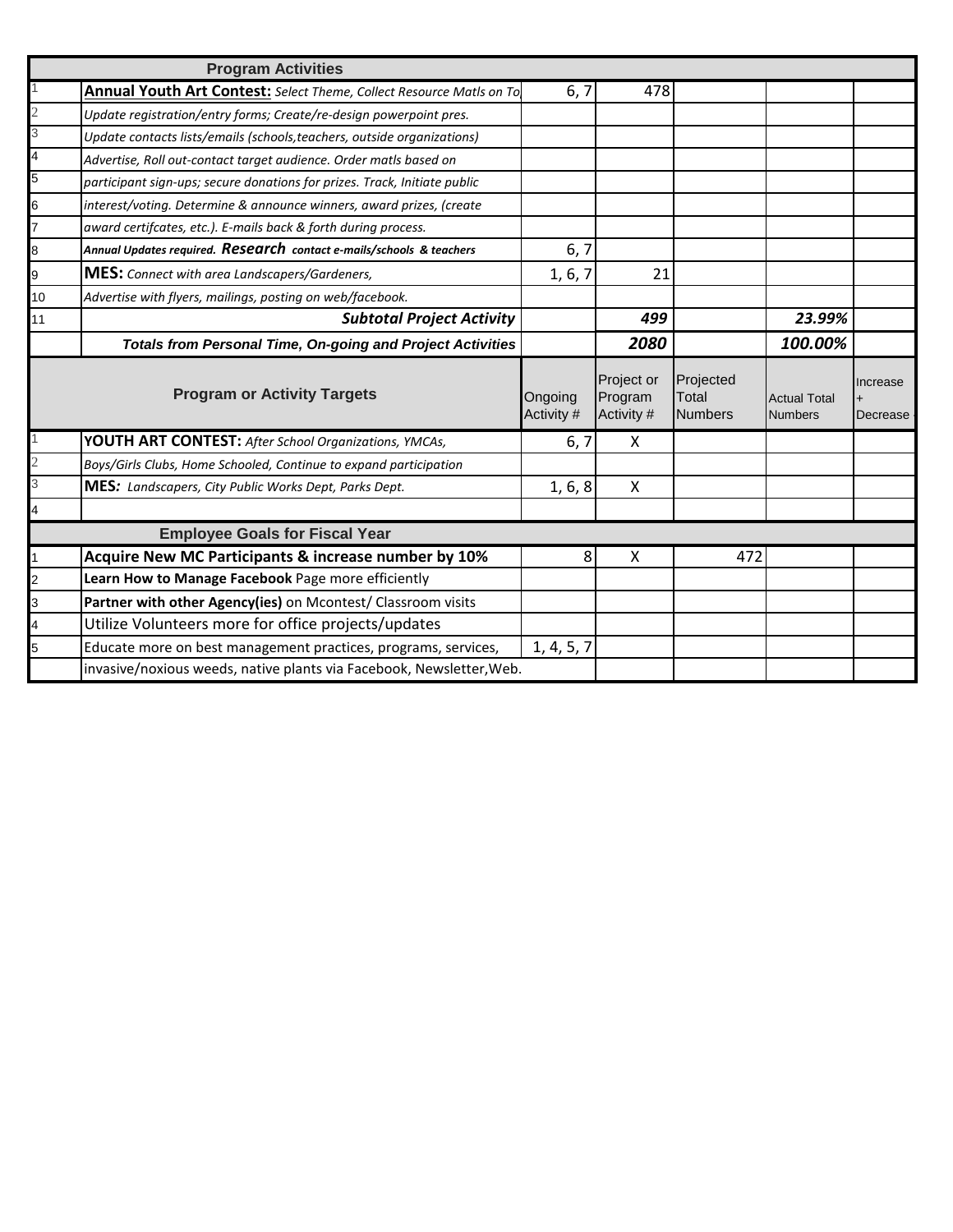| Name:          | Jane Keppinger                                                                                                        |                                  |                           |                                            | 2017-2018    |          |                  |
|----------------|-----------------------------------------------------------------------------------------------------------------------|----------------------------------|---------------------------|--------------------------------------------|--------------|----------|------------------|
| Position:      | District Manager                                                                                                      |                                  |                           | Full-Time<br>Equivalent<br>(FTE) Circle    |              | Yes      | No               |
|                | Circle one: Technical<br>Administrative<br>Education                                                                  | Employee ID:                     | N/A                       | <b>Total Full Time</b><br>YearlyHours      |              | 2080     |                  |
|                | <b>Work Period:</b>                                                                                                   | 7/1/17                           | 6/30/18                   | Total<br>Anticipated<br>Number of<br>Hours |              | 2080     |                  |
|                |                                                                                                                       | Strategic<br>Plan Goal<br>Number | Anticipated<br># of Hours | Addiitional #<br>of Hours<br>Needed        | % of<br>Time | Quantity | Item<br>Complete |
|                | <b>Personal Time</b>                                                                                                  |                                  |                           |                                            |              |          |                  |
|                | Statutory holidays (10 days)                                                                                          |                                  | 80                        |                                            |              |          |                  |
| 2              | Floater Day (1 Day-Employee works more than 20 hrs per wk)                                                            |                                  | 8                         |                                            |              |          |                  |
|                | Annual Leave                                                                                                          |                                  | 80                        |                                            |              |          |                  |
|                | <b>Sick Leave</b>                                                                                                     |                                  | 24                        |                                            |              |          |                  |
|                | Other                                                                                                                 |                                  |                           |                                            |              |          |                  |
|                | <b>Sub-Total Personal Time</b>                                                                                        |                                  | 192                       |                                            | 9.2%         |          |                  |
|                | <b>Ongoing Activities</b>                                                                                             |                                  |                           |                                            |              |          |                  |
| Priority       | Activity/Task                                                                                                         |                                  |                           |                                            |              |          |                  |
|                | <b>District Operations (State Statute Requirements)</b>                                                               |                                  |                           |                                            |              |          |                  |
| 2              | Coordinate the Development of 2018-19 Employee Annual                                                                 |                                  |                           |                                            |              |          |                  |
|                | <b>Work Plans</b>                                                                                                     | 8                                | 8                         |                                            |              |          |                  |
| 3              | Provide financial information/article for Annual Report & submit                                                      |                                  |                           |                                            |              |          |                  |
|                | Annual Audit to ODA                                                                                                   | 8                                | 12                        |                                            |              |          |                  |
| $\overline{4}$ | Facilitate the District's Annual Meeting & Publish Public Meeting                                                     |                                  |                           |                                            |              |          |                  |
|                | <b>Notices</b>                                                                                                        | 6, 8                             | 16                        |                                            |              |          |                  |
| 5<br>6         | Faciliate the development of the District's Annual Report<br>Seek Faciltator to Assist with Review and Update of SWCD | 8                                | 8                         |                                            |              |          |                  |
|                | Strategic Plan with Board                                                                                             | 8                                | 8                         |                                            |              |          |                  |
|                | Distrubute District's 2018 Director Election Information/Publish<br><b>Notice</b>                                     | 6, 8                             | 12                        |                                            |              |          |                  |
| 8              | <b>Sub-Total District OperationsTime</b>                                                                              |                                  | 64                        |                                            | 3.1%         |          |                  |
| Priority       | <b>Technical Management</b>                                                                                           |                                  |                           |                                            |              |          |                  |
|                | Orgnaize, lead & attend technical staff meetings weekly or as                                                         | $1 - 6, 8$                       | 96                        |                                            |              |          |                  |
|                | Perform client/project site visits with technical staff                                                               | $1 - 6, 8$                       | 32                        |                                            |              |          |                  |
|                | Review client, project, program folders for accurancy and                                                             |                                  |                           |                                            |              |          |                  |
|                | compliance                                                                                                            | $1 - 6, 8$                       | 36                        |                                            |              |          |                  |
|                | Continue review of Landowner Assistance Program for possible                                                          |                                  |                           |                                            |              |          |                  |
|                | revisions and updates as needed                                                                                       | $1 - 6, 8$                       | 24                        |                                            |              |          |                  |
|                | <b>Sub-Total Technical ManagementTime</b>                                                                             |                                  | 188                       |                                            | 9.0%         |          |                  |
| Priority       | <b>Financial Management</b>                                                                                           |                                  |                           |                                            |              |          |                  |
|                | Comply annually with Oregon Budget Law requirements by                                                                | 8                                | 16                        |                                            |              |          |                  |
| $\overline{2}$ | Manage Current Budget, Prepare 2018-19 Budget, Publish                                                                |                                  |                           |                                            |              |          |                  |
|                | Notices, Organize Budget Committee Meeting & Hearing                                                                  | 8                                | 56                        |                                            |              |          |                  |
| 3              | Review monthly payroll and quarterly reports.                                                                         | 8                                | 8                         |                                            |              |          |                  |
| 4              | Review & prepare monthly Accts. Rec./Accts. Payable.                                                                  | 8                                | 12                        |                                            |              |          |                  |
| 5              | Create/correlate monthly financial statements for Board                                                               | 8                                | 24                        |                                            |              |          |                  |
| 6              | Administer or manage contracts, agreements                                                                            | 8                                | 24                        |                                            |              |          |                  |
|                | Prepare ODA Financial & Submit Quarterly Grant Reports                                                                | 8                                | 8                         |                                            |              |          |                  |
| 8              | Prepare for 2016-17 annual audit. Seek Board approval in                                                              |                                  |                           |                                            |              |          |                  |
|                | December. Electronically file report with Secretary of State &                                                        |                                  |                           |                                            |              |          |                  |
|                | provide copy to ODA                                                                                                   | 8                                | 36                        |                                            |              |          |                  |
|                | Research & Implement any new cost saving measures in                                                                  |                                  |                           |                                            |              |          |                  |
|                | district operations                                                                                                   | 8                                | 8                         |                                            |              |          |                  |
|                | Sub-Total Financial Management Time                                                                                   |                                  | 192                       |                                            | 9.2%         |          |                  |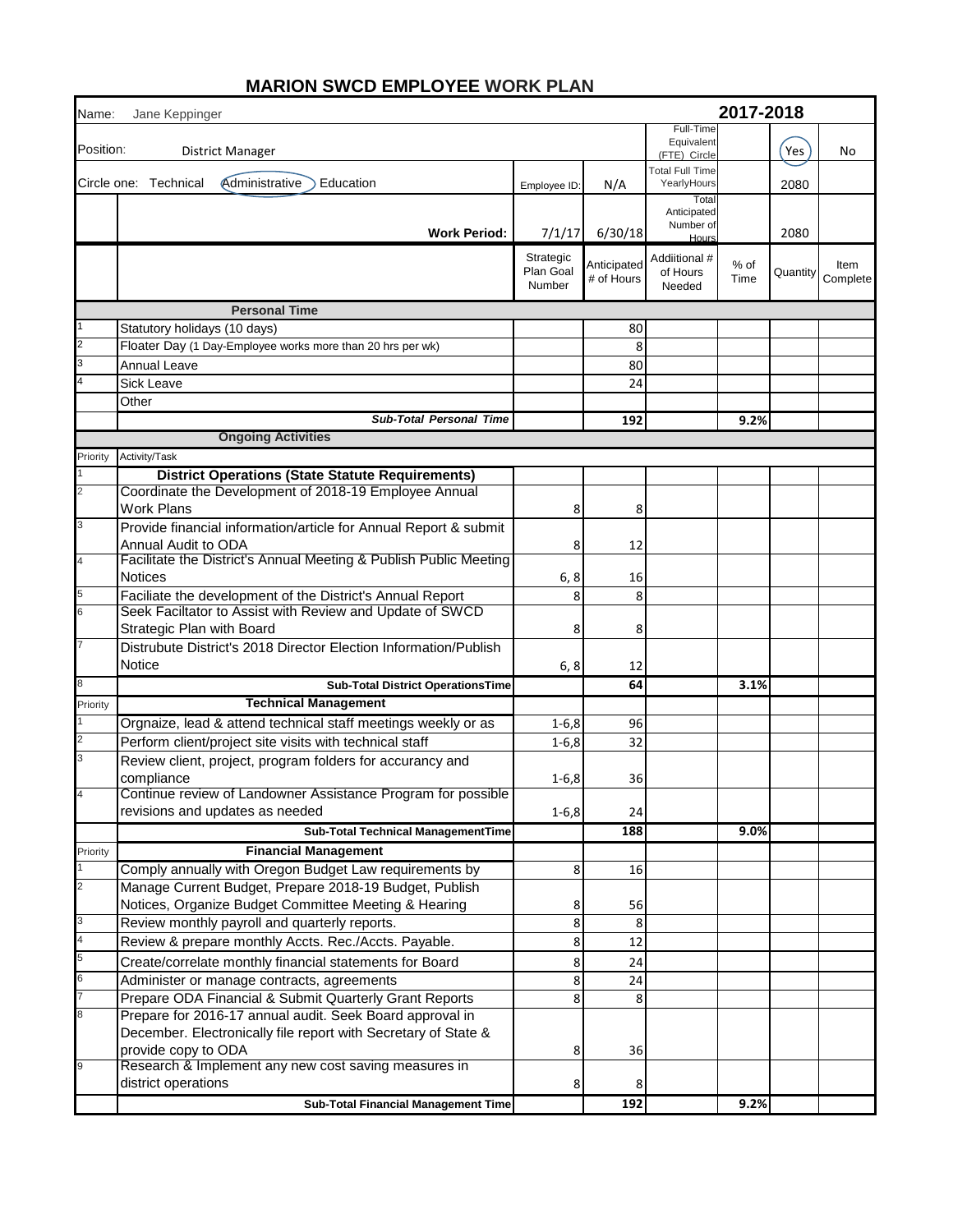| Priority       | <b>Administration (Office &amp; Personnel)</b>                  |         |      |       |              |  |
|----------------|-----------------------------------------------------------------|---------|------|-------|--------------|--|
|                | Perform employee performance evaluations. Meet with             |         |      |       |              |  |
|                |                                                                 |         |      |       |              |  |
|                | employees when needed to provide training & discuss             |         |      |       |              |  |
|                | workload, peformance                                            | 8       | 48   |       |              |  |
|                | Annually review & evaluate SWCD Programs w/employees            | 8       | 36   |       |              |  |
| 3              | Review current employee Annual Work Plan & update when          |         |      |       |              |  |
|                | needed                                                          | 8       | 24   |       |              |  |
|                | Develop my 2018-19 Work Plan Information                        | 8       | 8    |       |              |  |
| 5              | Create, maintain, update position descriptions & hire any       |         |      |       |              |  |
|                | additional staff as needed                                      | 8       | 48   |       |              |  |
| 6              | Review and update District polices, forms etc.                  | 8       | 48   |       |              |  |
|                |                                                                 |         |      |       |              |  |
|                | Oversee the purchase of District supplies, equipment or vehicle | 8       | 12   |       |              |  |
|                | Evaluate & Implement the need to contract out various           |         |      |       |              |  |
| 8              | administrative or technical work                                | 8       | 40   |       |              |  |
|                |                                                                 |         |      |       |              |  |
| 9              | Complete regular tracking, reporting, requests i.e. ODA Grant   | 8       | 36   |       |              |  |
| 10             | Oversee/conduct office maintenance                              | 8       | 48   |       |              |  |
|                | Facilitate Leasing Office Space & Manage Office Sublease        |         | 48   |       |              |  |
| 11             | Order/purchase supplies as needed                               | 6, 8    |      |       |              |  |
| 12             |                                                                 | 8       | 12   |       |              |  |
|                | Review draft 2017-19 ODA Scope of Work Tasks w/Ag WQ &          |         |      |       |              |  |
| 13             | SWCD Staff for compliance/completeness                          | 6, 8    | 4    |       |              |  |
|                | Oversee computer maintenance/software updates & needed          |         |      |       |              |  |
| 14             | hardware with contractor                                        | 6, 8    | 24   |       |              |  |
| 15             | Attend Partner/Local Advisory Committee Meetings                | 6, 8    | 8    |       |              |  |
|                | Answer E-mail, phone, visitor/staff questions or concerns,      |         |      |       |              |  |
| 16             | oversee all HR functions/implement new laws                     | 6, 8    | 480  |       |              |  |
| 17             | Prepare for and Attend Monthly Staff Meetings                   | 8       | 48   |       |              |  |
|                | Work with Directors & Committee members, prepare for &          |         |      |       |              |  |
| 18             | attend any SWCD Board, Budget & Committee Meetings              | 6, 8    | 96   |       |              |  |
|                | Compile Monthly Board & Committee Meeting Agendas &             |         |      |       |              |  |
| 19             | related documents                                               | 8       | 96   |       |              |  |
|                | Coordinate, Attend SWCD, Partners, Community Meetings or        |         |      |       |              |  |
| 20             | Events                                                          | 8       | 96   |       |              |  |
| 21             | Prepare Monthly Time Sheet/Expense Reports                      | 8       | 12   |       |              |  |
|                | Attend trainings, meetings or conferences as available          |         | 48   |       |              |  |
| 22             |                                                                 | 6, 8    |      |       |              |  |
|                | <b>Sub-Total Administration Activity</b>                        |         | 1320 | 63.5% |              |  |
|                | <b>Project or Program Activities</b>                            |         |      |       |              |  |
|                | Coordinate continued training on and populate the               |         |      |       |              |  |
|                | Conservation Activity Tracking Systems (CATS) Program           | 8       | 48   |       |              |  |
| $\overline{2}$ | Continue pursuing a conservation/education project on ODOT      |         |      |       |              |  |
|                | property across from District office                            | $1 - 8$ | 36   |       |              |  |
|                | Research, Seek Board Approval & Implement New                   |         |      |       |              |  |
|                | Conservation Programs or Project Ideas                          | 1-6     | 40   |       |              |  |
|                | <b>Sub-Total Project Activity</b>                               |         | 124  | 6.0%  |              |  |
|                | TOTALS FROM ONGOING AND PROJECT ACTIVITIES                      |         | 2080 | 100%  |              |  |
|                | <b>Employee Goals for Fiscal Year</b>                           |         |      |       |              |  |
|                | Attend Additional Management and Other Benefical Trainings      |         |      |       | 2            |  |
|                | Assist in Finishing the Development and Implement Field         |         |      |       |              |  |
|                | Border Cost-Share Program if Approved by the Board (#3          |         |      |       |              |  |
|                |                                                                 |         |      |       |              |  |
|                | Project from Above)                                             |         |      |       | 1            |  |
|                | Successfully Pass Financial Audit                               |         |      |       | $\mathbf{1}$ |  |
|                |                                                                 |         |      |       |              |  |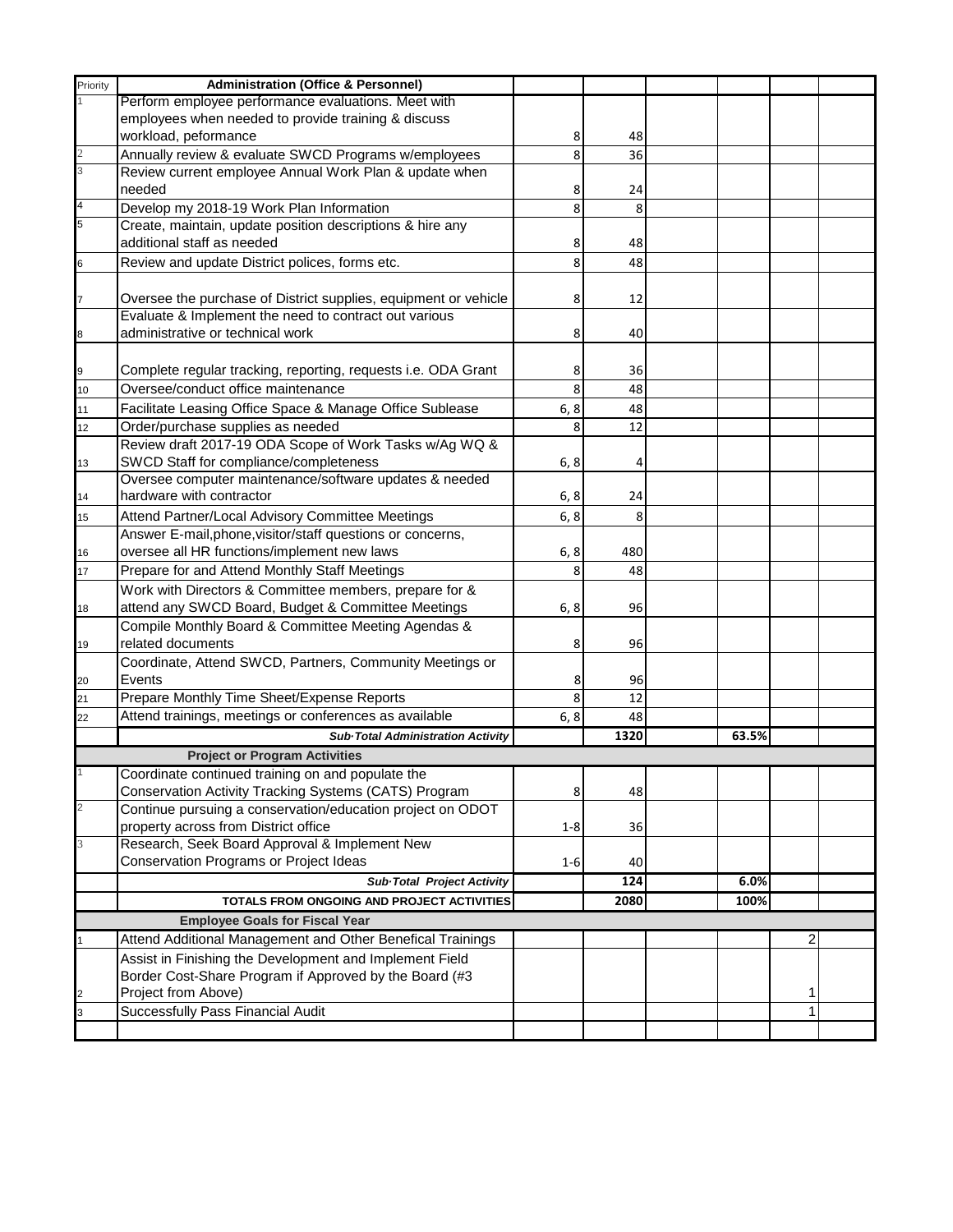| Name:          | Jenny Meisel                                                                                                                                                                                                                            |                                      |                           |                                         | 2017-2018 |          |                  |
|----------------|-----------------------------------------------------------------------------------------------------------------------------------------------------------------------------------------------------------------------------------------|--------------------------------------|---------------------------|-----------------------------------------|-----------|----------|------------------|
| Position:      | Native and Invasive Plant Specialist                                                                                                                                                                                                    |                                      |                           | Full-Time<br>Equivalent<br>(FTE) Circle |           | Yes      | No               |
|                |                                                                                                                                                                                                                                         |                                      |                           | <b>Total Full Time</b>                  |           |          |                  |
|                | Circle one: Technical<br>Administrative<br>Education                                                                                                                                                                                    | Employee ID:                         | N/A                       | YearlyHours<br>Total                    |           | 2080     |                  |
|                | <b>Work Period:</b>                                                                                                                                                                                                                     | 7/1/17                               | 6/30/18                   | Anticipated<br>Number of<br>Hours       |           | 1664     | 80%              |
|                |                                                                                                                                                                                                                                         | Strategic Plan<br><b>Goal Number</b> | Anticipated<br># of Hours | Additional #<br>of Hours<br>Needed      | % of Time | Quantity | Item<br>Complete |
|                | <b>Personal Time</b>                                                                                                                                                                                                                    |                                      |                           |                                         |           |          |                  |
|                | Statutory holidays (11 days)                                                                                                                                                                                                            |                                      | 88                        |                                         | 5.3       |          |                  |
|                | Floater Day (1 Day-Employee works more than 20 hrs per wk)                                                                                                                                                                              |                                      | 8                         |                                         | 0.5       |          |                  |
|                | Annual Leave                                                                                                                                                                                                                            |                                      | 96                        |                                         | 5.8       |          |                  |
|                | <b>Sick Leave</b>                                                                                                                                                                                                                       |                                      | 60                        |                                         | 3.6       |          |                  |
|                | Other                                                                                                                                                                                                                                   |                                      |                           |                                         |           |          |                  |
|                | <b>Sub-Total Personal Time</b>                                                                                                                                                                                                          |                                      | 252                       |                                         | 15.14%    |          |                  |
|                | <b>Ongoing Activities</b>                                                                                                                                                                                                               |                                      |                           |                                         |           |          |                  |
| Priority       | Activity/Task                                                                                                                                                                                                                           |                                      |                           |                                         |           |          |                  |
|                | Administration: Maintain files, annual meeting; assist with<br>interviewing and hiring employees; answer phone                                                                                                                          | 8                                    | 80                        |                                         | 4.8       |          |                  |
| $\overline{c}$ | Attend Trainings not related to specific topic below; ie computer, first<br>aid, etc.                                                                                                                                                   | 8                                    | 24                        |                                         | 1.4       |          |                  |
| 3              | <b>Attend Staff meetings</b>                                                                                                                                                                                                            | 8                                    | 36                        |                                         | 2.2       |          |                  |
|                | Coordinate annual native plant sale (see hours below)                                                                                                                                                                                   | 1, 3, 4, 5, 6, 7, 8                  |                           |                                         |           |          |                  |
|                | <b>Sub-Total Ongoing Activity</b>                                                                                                                                                                                                       |                                      | 140                       |                                         | 8.41%     |          |                  |
|                | <b>Project or Program Activities</b>                                                                                                                                                                                                    |                                      |                           |                                         |           |          |                  |
| Priority       | Activity/Task                                                                                                                                                                                                                           |                                      |                           |                                         |           |          |                  |
|                | <b>Native Plant Sale</b>                                                                                                                                                                                                                |                                      |                           |                                         |           |          |                  |
|                | Work with vendors to order and secure plant material; work with<br>Bauman's to secure venue                                                                                                                                             | 5,6,8                                | 40                        |                                         | 2.4       |          |                  |
|                | Develop plant list and create documents for the plant sale:<br>advertising flyers, handouts, newsletter articles, etc.                                                                                                                  | 1, 3, 4, 5, 6, 7                     | 24                        |                                         | 1.4       |          |                  |
|                | coordinate volunteers and staff                                                                                                                                                                                                         | 6,7,8                                | 60                        |                                         | 3.6       |          |                  |
|                | create/organize labels and signage for plants                                                                                                                                                                                           | 5,6,7                                | 16                        |                                         | 1.0       |          |                  |
|                | set up/take down and gather material, supplies and pick up plants for<br>plant sale                                                                                                                                                     | 5,6,7,8                              | 36                        |                                         | 2.2       |          |                  |
|                | advertising and outreach for plant sale: create press release, prepare<br>documents for media, talk to media, submit plant sale information to<br>online media outlets and partners etc                                                 | 5,6,7,8                              | 40                        |                                         | 2.4       |          |                  |
|                | <b>Subtotal: Native Plant Sale</b>                                                                                                                                                                                                      |                                      | 216                       |                                         | 13.0      |          |                  |
|                | <b>Native Plant Program</b>                                                                                                                                                                                                             |                                      |                           |                                         |           |          |                  |
|                | Promote the use of native plants in the landscape by Providing<br>technical assistance to the public and staff regarding native plants<br>(phone calls, emails, site visits, plant ID assistance); track activity<br>using CATS program | 1,2,3,4,5,6,7,8                      | 64                        |                                         | 3.8       |          |                  |
|                | develop articles, presentations and documents related to native<br>plants; coordinate with other agencies and organizations                                                                                                             | 1,2,3,4,5,6,7,8                      | 32                        |                                         | 1.9       |          |                  |
|                | collect and organize photos and herbarium specimens                                                                                                                                                                                     | 5,7,8                                |                           |                                         |           |          |                  |
|                | develop native plant profiles and content for website, social media                                                                                                                                                                     | 1,2,3,4,5,6,7,8                      | 8                         |                                         | 0.5       |          |                  |
|                | <b>Subtotal: Native Plant Program</b>                                                                                                                                                                                                   |                                      | 104                       |                                         | 6.25%     |          |                  |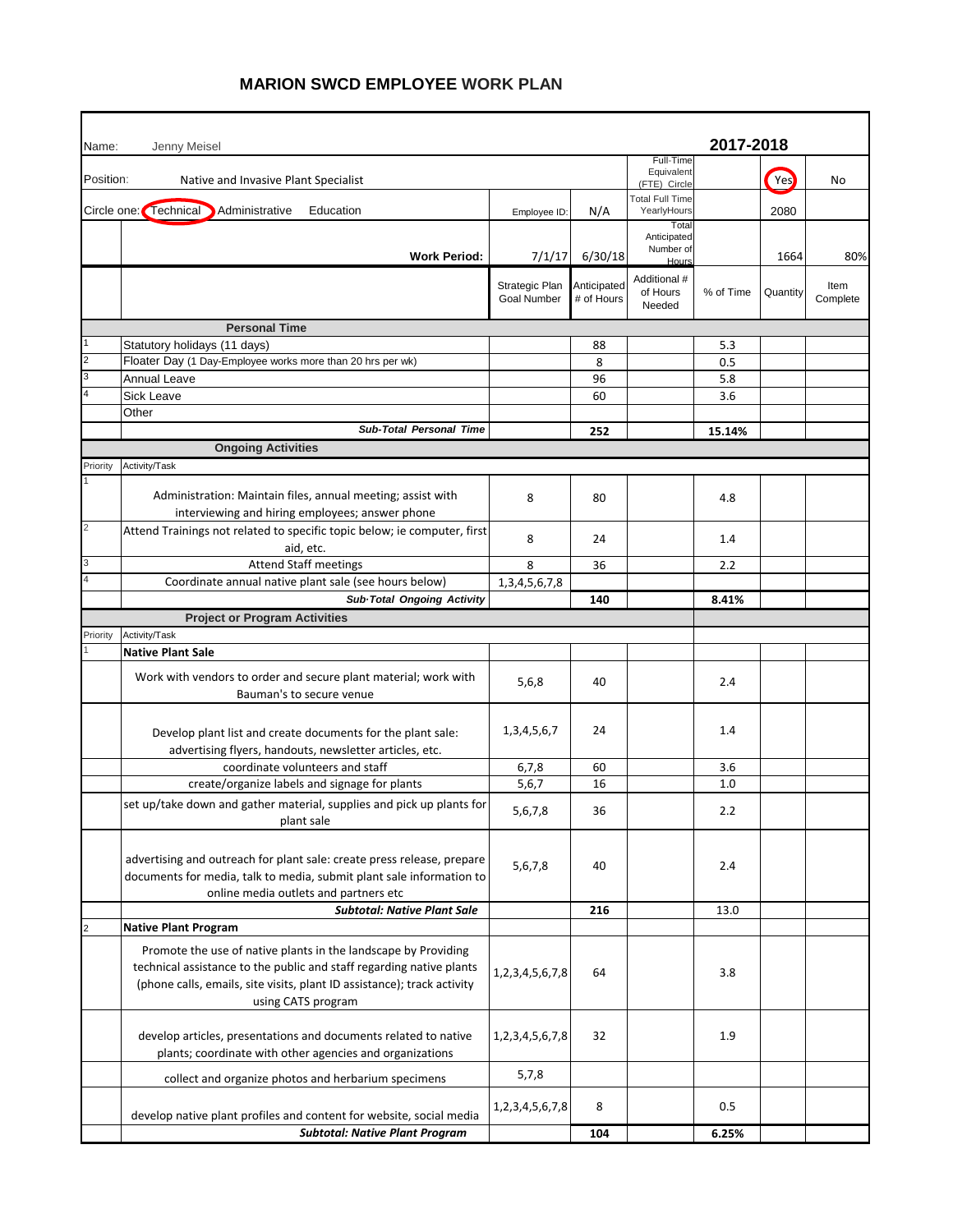| <b>Invasive Plants Program</b>                                                                                                                                                                                                                              |                     |     |        |  |
|-------------------------------------------------------------------------------------------------------------------------------------------------------------------------------------------------------------------------------------------------------------|---------------------|-----|--------|--|
| Provide technical assistance to the public and staff regarding invasive<br>plants (phone calls, emails, site visits, plant ID assistance); respond to<br>invasive hotline reports; track activity using CATS program                                        | 1, 3, 4, 5, 6, 7, 8 | 96  | 5.8    |  |
| work with the City of Salem on Knotweed treatment project; contact<br>landowners to gain permission to conduct treatments and inform<br>them about the project                                                                                              | 1, 3, 4, 5, 6, 7, 8 | 40  | 2.4    |  |
| work with Willamette Riverkeeper and Oregon State Parks on<br>landowner outreach for aquatic invasive plant control project in<br>Willamette Mission State Park.                                                                                            | 1, 3, 4, 5, 6, 7, 8 | 60  | 3.6    |  |
| collect and organize photos and herbarium specimens                                                                                                                                                                                                         | 5,7,8               |     |        |  |
| develop articles, presentations and other informational documents<br>related to invasive plants                                                                                                                                                             | 1, 3, 4, 5, 6, 7, 8 | 20  | 1.2    |  |
| coordinate with other agencies and organizations: CWMA, No Ivy<br>Coalition, Marion County Weed Control District, Oregon Dept of Ag,<br>City of Salem etc., WIN steering committee, Chair the Mid Willamette<br>CWMA.                                       | 1, 3, 4, 5, 6, 7, 8 | 32  | 1.9    |  |
| develop invasive plant profiles and content for website; social media                                                                                                                                                                                       | 1,3,4,5,6,7,8       | 8   | 0.5    |  |
| <b>Subtotal: Invasive Plant Program</b>                                                                                                                                                                                                                     |                     | 256 | 15.4   |  |
| <b>Invasive Plant Surveys</b>                                                                                                                                                                                                                               |                     |     |        |  |
| Assess need to continue with invasive plant surveys in 2018                                                                                                                                                                                                 | 5,6,7,8             | 8   | 0.5    |  |
| Plan surveys for 2018: Create maps, conduct outreach to landowners                                                                                                                                                                                          | 5,6,7,8             | 16  | 1.0    |  |
| Supervise and train temporary staff                                                                                                                                                                                                                         | 5,7,8               | 40  | 2.4    |  |
| Maintain and update GPS equipment for survey use                                                                                                                                                                                                            | 5                   |     |        |  |
| <b>Subtotal: Invasive Plant Surveys</b>                                                                                                                                                                                                                     |                     | 64  | 3.85%  |  |
| <b>Backyard Habitat Improvement Program</b>                                                                                                                                                                                                                 |                     |     |        |  |
| Continue with development of program; coordinate with City of<br>Salem to plan and implement pilot program                                                                                                                                                  | 1,2,3,4,5,6,7,8     | 100 | 6.0    |  |
| Continue to work with committee of local partners to define goals<br>and work to provide outreach and education regarding backyard<br>habitat                                                                                                               | 1,2,3,4,5,6,7,8     | 18  | 1.1    |  |
| contact local businesses to develop incentives for participants                                                                                                                                                                                             | 5,6,7,8             | 8   | 0.5    |  |
| Outreach to advertise program; Saturday market; flyers; newsletter<br>articles                                                                                                                                                                              | 1,2,3,4,5,6,7,8     | 32  | 1.9    |  |
| develop/design a sign for program participants                                                                                                                                                                                                              | 5,6,7               | 16  | 1.0    |  |
| Subtotal: Backyard Habitat Improvement Program                                                                                                                                                                                                              |                     | 174 | 10.46% |  |
| <b>Education and Outreach</b>                                                                                                                                                                                                                               |                     |     |        |  |
| Assist with Education and Outreach Events sponsored by the District<br>or other agency partners; including tri county sponsored workshops.<br>Education and Outreach activities related to specific programs is<br>accounted for within that program above. | 1, 3, 4, 5, 6, 7    | 48  | 2.9    |  |
| Assist Education Coordinator with annual education events: Salmon<br>Watch, Envirothon, Erosion Control Summit, Down by the Riverside,<br>Outdoor school, Home School Day etc.                                                                              | 1, 3, 4, 5, 6, 7    | 104 | 6.3    |  |
| assist with coordination and attending outreach events: Saturday<br>market, Earth Day, Ag Fest, etc                                                                                                                                                         | 1, 3, 4, 5, 6, 7    | 40  | 2.4    |  |
| <b>Subtotal: Education and Outreach</b>                                                                                                                                                                                                                     |                     | 192 | 11.54% |  |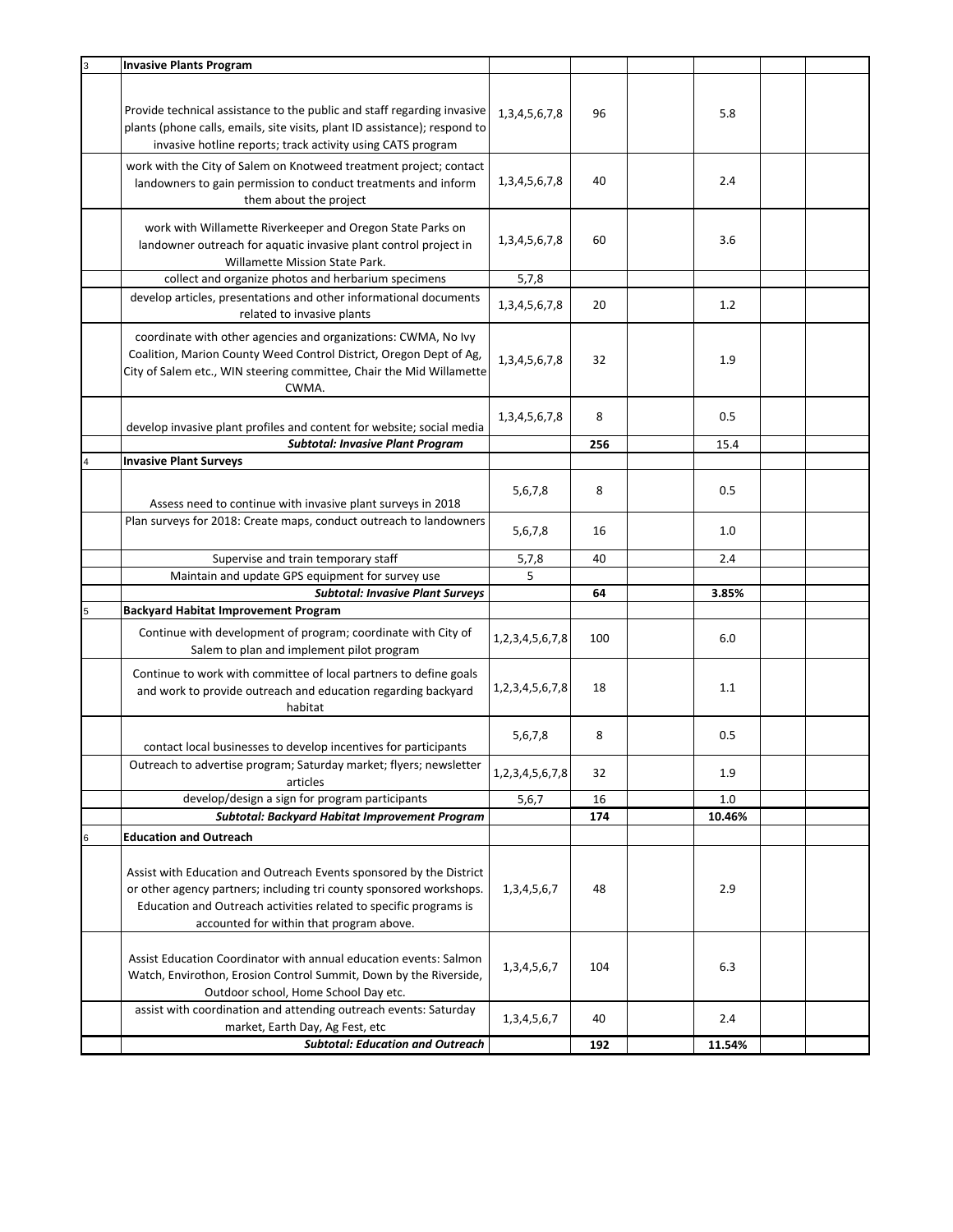| $\mathbf{r}$            | LAP Assistance/Conservation Planning                                                                                                                                        |                     |      |         |  |
|-------------------------|-----------------------------------------------------------------------------------------------------------------------------------------------------------------------------|---------------------|------|---------|--|
|                         | Provide LAP support and assistance for planning staff; conduct site<br>visits, provide technical assistance, create maps, site visit write ups;<br>write specs for projects | 1,2,3,4,5,6,7,8     | 100  | 6.0     |  |
|                         | update and input client data into CATS database                                                                                                                             | 1,2,3,4,5,6,8       | 50   | 3.0     |  |
|                         | Provide GIS support for staff                                                                                                                                               | 1,2,3,4,5,6,7,8     | 16   | 1.0     |  |
|                         | Manage GIS Data                                                                                                                                                             | 1, 2, 3, 4, 5, 6, 8 |      |         |  |
|                         | Attend weekly tech meetings                                                                                                                                                 | 1,2,3,4,5,6,8       | 100  | 6.0     |  |
|                         | <b>Subtotal: Lap Assistance/Conservation Planning</b>                                                                                                                       |                     | 266  | 15.99%  |  |
|                         |                                                                                                                                                                             |                     |      |         |  |
|                         | Sub-Total Project Activity                                                                                                                                                  |                     | 1272 | 76.4    |  |
|                         | <b>Sub-Total Ongoing Activity</b>                                                                                                                                           |                     | 140  | 8.4     |  |
|                         | TOTALS FROM ONGOING AND PROJECT ACTIVITIES                                                                                                                                  |                     | 1412 | 84.9    |  |
|                         | <b>TOTALS FROM PERSONAL TIME</b>                                                                                                                                            |                     | 252  | 15.1    |  |
|                         | <b>TOTAL TIME</b>                                                                                                                                                           |                     | 1664 | 100.00% |  |
|                         | <b>Employee Goals for Fiscal Year</b>                                                                                                                                       |                     |      |         |  |
| 1                       | Implement a pilot program for BHIP                                                                                                                                          |                     |      |         |  |
|                         | Develop incentives for BHIP program; work with local businesses to                                                                                                          |                     |      |         |  |
| $\overline{2}$          | offer incentives                                                                                                                                                            |                     |      |         |  |
| 3                       | Take a leadership or project management course/training                                                                                                                     |                     |      |         |  |
| $\overline{\mathbf{4}}$ | Take a GIS training course                                                                                                                                                  |                     |      |         |  |
| 5                       | Learn CATS Program                                                                                                                                                          |                     |      |         |  |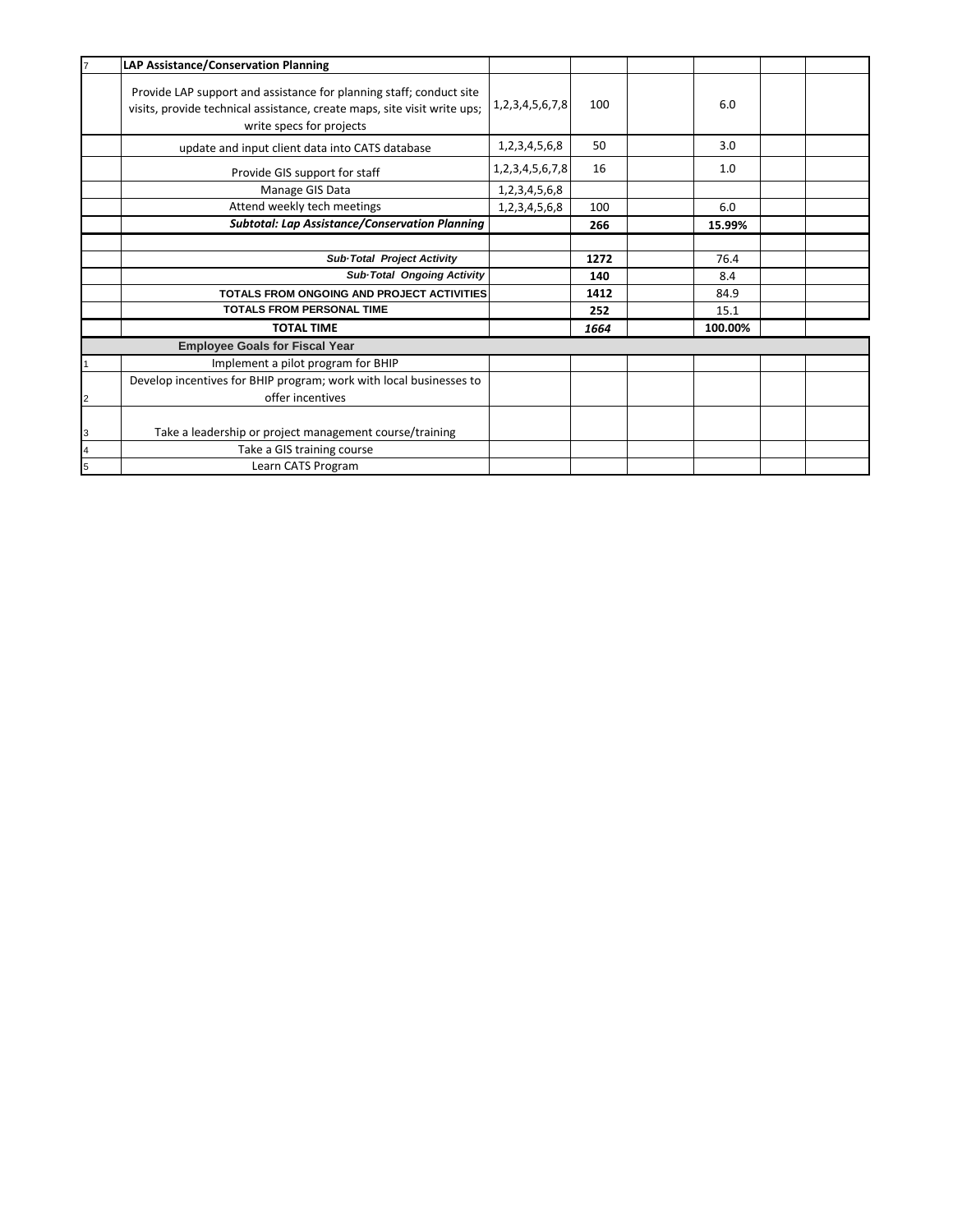|                           | Name: Jonathan Blatchford                                     |                                      |                           |                                       | 2017-18   |          |                  |
|---------------------------|---------------------------------------------------------------|--------------------------------------|---------------------------|---------------------------------------|-----------|----------|------------------|
|                           |                                                               |                                      |                           | Full-Time<br>Equivalent               |           |          |                  |
|                           | Position: Ag Specialist and Planner                           |                                      |                           | (FTE) Circle                          |           | Yes      | No               |
|                           | Circle one: (Technical<br>Administrative<br>Education         | Employee ID                          | N/A                       | <b>Total Full Time</b><br>YearlyHours |           | 2080     |                  |
|                           |                                                               |                                      |                           | Total<br>Anticipated                  |           |          |                  |
|                           | <b>Work Period:</b>                                           | 7/1/17                               | 6/30/18                   | Number of                             |           | 2080     |                  |
|                           |                                                               |                                      |                           | Hours                                 |           |          |                  |
|                           |                                                               | Strategic Plan<br><b>Goal Number</b> | Anticipated<br># of Hours | Addiitional #<br>of Hours<br>Needed   | % of Time | Quantity | Item<br>Complete |
|                           | <b>Personal Time</b>                                          |                                      |                           |                                       |           |          |                  |
| 1                         | Statutory holidays (10 days)                                  | 8                                    | 80                        |                                       |           |          |                  |
| $\overline{2}$            | Floater Day (1 Day-Employee works more than 20 hrs per wk)    | 8                                    | 8                         |                                       |           |          |                  |
| 3                         | <b>Annual Leave</b>                                           | 8                                    | 80                        |                                       |           |          |                  |
| 4                         | <b>Sick Leave</b>                                             | 8                                    | 40                        |                                       |           |          |                  |
|                           | Other                                                         |                                      |                           |                                       |           |          |                  |
|                           | <b>Sub-Total Personal Time</b>                                |                                      | 208                       |                                       | 10.00%    |          |                  |
|                           | <b>Ongoing Activities</b>                                     |                                      |                           |                                       |           |          |                  |
| Priority                  | Activity/Task                                                 |                                      |                           |                                       |           |          |                  |
| 1                         | New client techincal assistance (phone calls, quick Q's)      | 1 thru 7                             | 100                       |                                       |           |          |                  |
| $\overline{2}$            | Existing client technical assistance and cons. Planning       | 1 thru 7                             | 550                       |                                       |           |          |                  |
| 3                         | Trainings                                                     | 1 thru 8                             | 118                       |                                       |           |          |                  |
| 5                         | General conservation planning                                 | 1 thru 7                             | 300                       |                                       |           |          |                  |
| 6                         | District operations/Admin operations                          | 7,8                                  | 88                        |                                       |           |          |                  |
| $\overline{7}$            | Support for outreach and community events                     | 6, 7, 8                              | 16                        |                                       |           |          |                  |
| $\bf8$                    | Facilitating small and targeted meetings with current clients | 6, 7                                 | 20                        |                                       |           |          |                  |
| $\boldsymbol{9}$          | Providing research and reference material for clients         | 7,8                                  | 30                        |                                       |           |          |                  |
| 10                        | Contacts and networking within farming community              | 6, 7                                 | 20                        |                                       |           |          |                  |
| 11                        | Work with farmers to identify needs                           | 1 thru 7                             | 50                        |                                       |           |          |                  |
| 12                        | GIS mapping; new clients and on going technical               | 6                                    | 60                        |                                       |           |          |                  |
| 13                        | CATS general data input                                       | 6                                    | 40                        |                                       |           |          |                  |
| 14                        | Web Soil Survey mapping                                       | 1 thru 7                             | 20                        |                                       |           |          |                  |
| 16                        | Other duties as assigned                                      |                                      |                           |                                       |           |          |                  |
|                           | Sub-Total Ongoing Activity                                    |                                      | 1412                      | 0                                     | 67.88%    |          |                  |
|                           | <b>Project or Program Activities</b>                          |                                      |                           |                                       |           |          |                  |
| Priority                  | Activity/Task                                                 |                                      |                           |                                       |           |          |                  |
| 1                         | LAP general work and grant writing                            | 1 thru 7                             | 250                       |                                       | 12.01%    |          |                  |
| $\overline{c}$            | Previous LAP and OWEB audits                                  | 6, 7                                 | 20                        |                                       | 0.96%     |          |                  |
| $\ensuremath{\mathsf{3}}$ | OWEB general work and grant writing                           | 1 thru 7                             | 40                        |                                       | 1.92%     |          |                  |
| 5                         | Partnership program/project assistance                        | 1 thru 7                             | 50                        |                                       | 2.40%     |          |                  |
| 6                         | CATS project design                                           | $\overline{1}$ thru 7                | 100                       |                                       | 4.80%     |          |                  |
|                           | Sub-Total Project Activity                                    |                                      | 460                       | 0                                     | 22.12%    |          |                  |
|                           |                                                               |                                      |                           |                                       |           |          |                  |
|                           | TOTALS FROM ONGOING AND PROJECT ACTIVITIES                    |                                      | 2080                      | $\overline{0}$                        | 100.00%   |          |                  |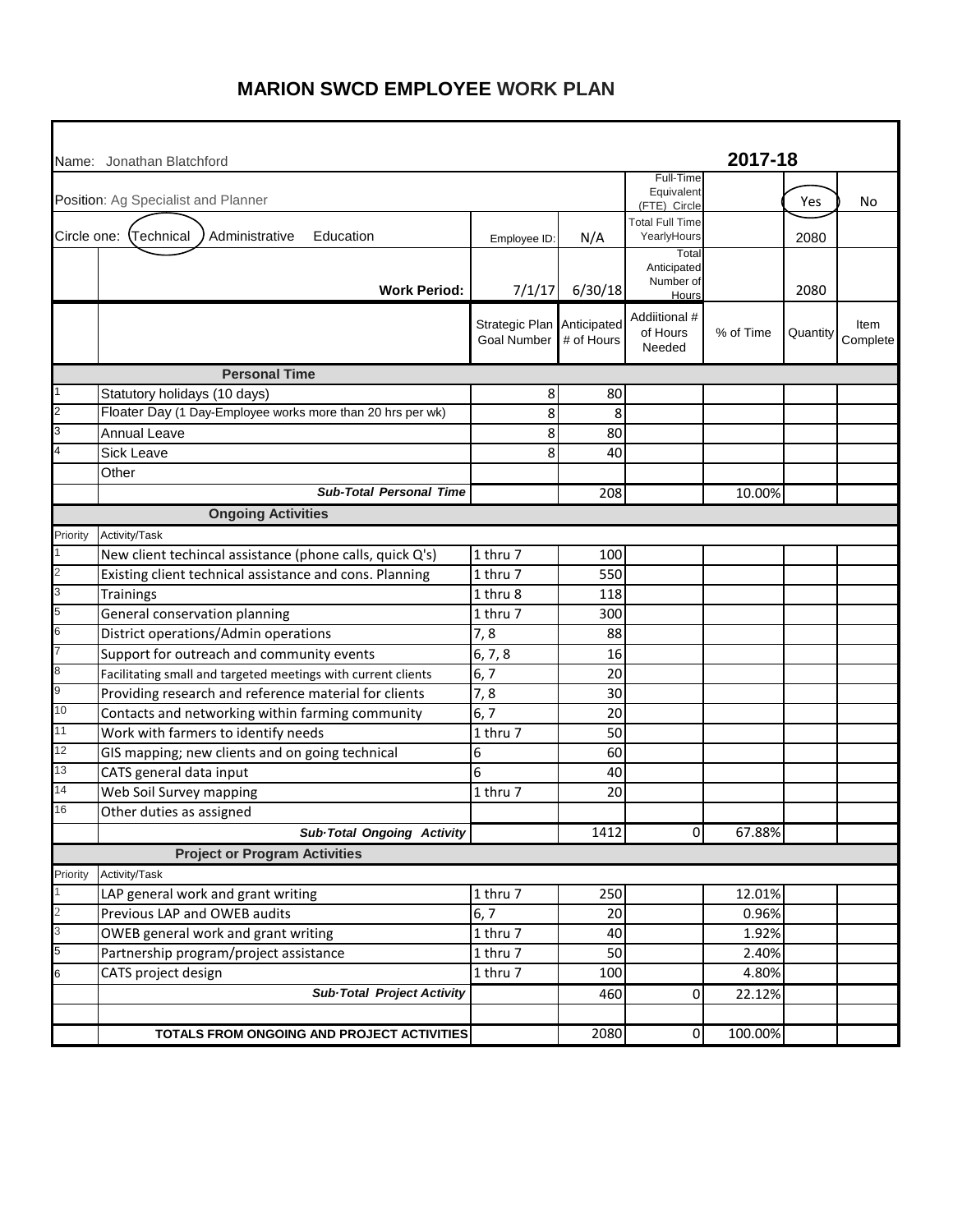|   | <b>Employee Goals for Fiscal Year</b>                |  |  |          |  |
|---|------------------------------------------------------|--|--|----------|--|
|   |                                                      |  |  | Quantity |  |
|   | Learn more about large, multi partner projects       |  |  |          |  |
|   | Orginize more focused meetings for clients           |  |  | 3 total  |  |
| 3 | Improve techical assistance ability                  |  |  |          |  |
|   | Improve report writing and thoroughness              |  |  |          |  |
|   | Identify key areas of need in agricultural community |  |  | Top 5    |  |
| 6 | Utilize and continually work in CATS                 |  |  |          |  |
|   | Hone current and develop GIS skills                  |  |  |          |  |
| 8 |                                                      |  |  |          |  |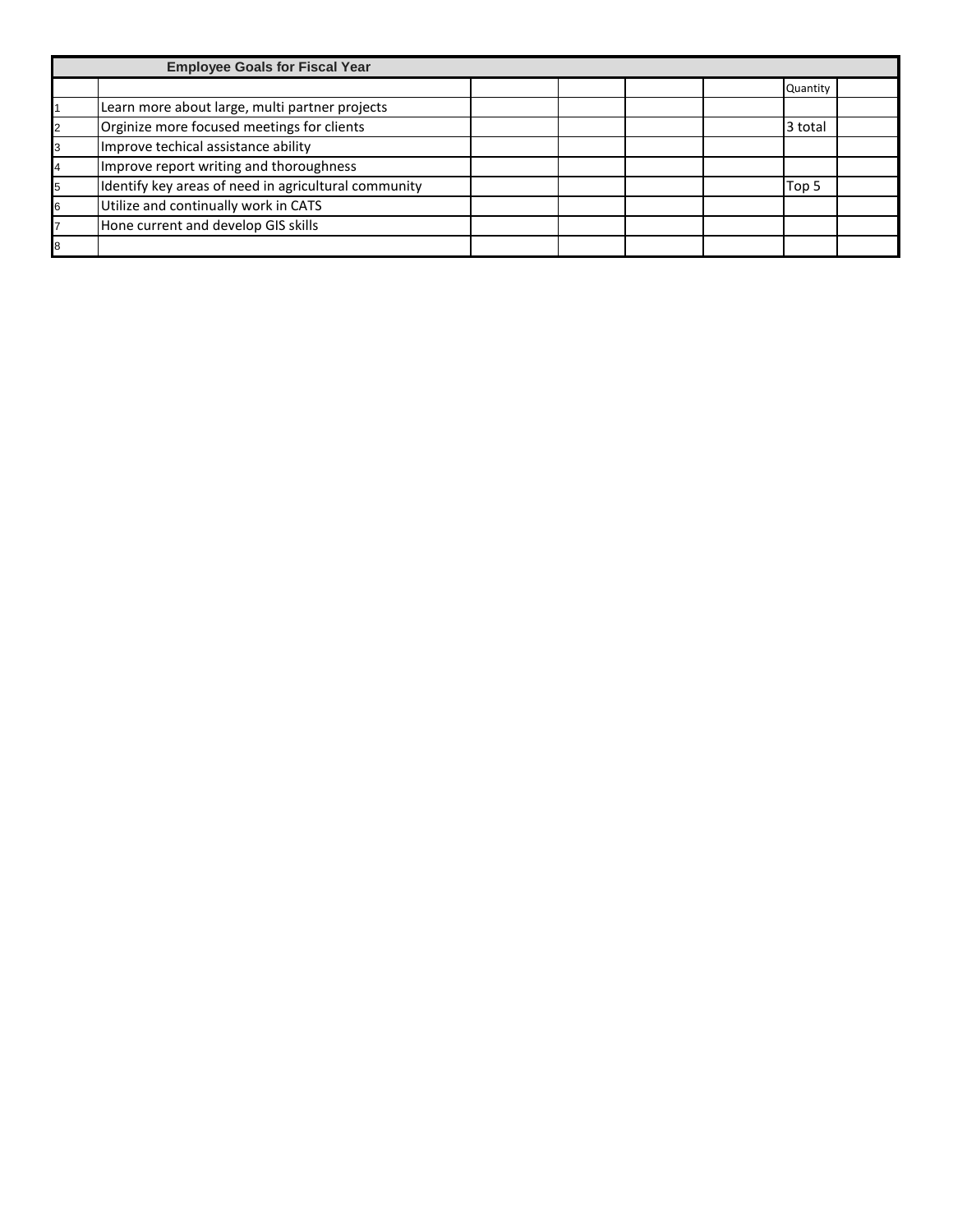|           | Name: Meredith J. Hoffman                                                                                                                         |                                                                       | 2017-2018                     |                |                                           |       |           |
|-----------|---------------------------------------------------------------------------------------------------------------------------------------------------|-----------------------------------------------------------------------|-------------------------------|----------------|-------------------------------------------|-------|-----------|
| Position: |                                                                                                                                                   | Conservation Program & Partnership Lead                               |                               |                | Full-Time<br>Equivalent<br>(FTE)<br>Annua | Yes   | No        |
|           | Higlight One in Yellow: Technical<br>Education<br>Administrative                                                                                  |                                                                       | Employee ID:                  | N/A            | Work<br>Allotmer                          | 2080  |           |
|           |                                                                                                                                                   |                                                                       |                               |                | Anticipated                               |       |           |
|           |                                                                                                                                                   | <b>Work Period:</b>                                                   |                               | 7/1/17 6/30/18 | annua<br>average                          | 2080  |           |
| Priority  |                                                                                                                                                   | Activity/Task                                                         |                               | Planned        | Actual                                    | %     |           |
|           |                                                                                                                                                   |                                                                       | Strategic Plan<br>Goal Number |                |                                           |       | Completed |
|           |                                                                                                                                                   | <b>Personal Time</b>                                                  |                               | Hrs/yr         | Hrs/yr                                    |       |           |
|           | Use floater for Day after Thanksgivng                                                                                                             | 10 Statutory holidays                                                 |                               | 80             |                                           |       |           |
|           | Floater day                                                                                                                                       | <b>Floater Day</b>                                                    |                               | 8              |                                           |       |           |
|           | 12 days, but only accum 1 per month                                                                                                               | Annual Leave                                                          |                               | 96             |                                           |       |           |
|           |                                                                                                                                                   | <b>Sick Leave</b>                                                     |                               | 96             |                                           |       |           |
|           |                                                                                                                                                   | Other                                                                 |                               | 0              |                                           |       |           |
|           |                                                                                                                                                   | <b>Sub-Total Personal Time</b>                                        |                               | 280            |                                           | 13.0% |           |
|           |                                                                                                                                                   | <b>Ongoing Activities</b>                                             |                               |                |                                           |       |           |
|           | Quick sheets: Best sheet weeds, Make a list                                                                                                       |                                                                       |                               |                |                                           |       |           |
|           |                                                                                                                                                   | Goal 1: Creation, development of project plans and                    |                               |                |                                           |       |           |
|           | Hours on initial project vetting                                                                                                                  | Conservation Plans, using f-to-f, email, telephone                    | 1, 2, 3, 4, 5, 6, 7           | 225            |                                           |       |           |
|           |                                                                                                                                                   | Goal 1: Tech support for LAP, SPG and OWEB, inc initial               |                               |                |                                           |       |           |
| 3         |                                                                                                                                                   | set up and review of work.                                            | 1, 2, 3, 4, 5, 6, 7           | 90             |                                           |       |           |
|           | Get projects going, ask more questions and follow<br>thru to completed                                                                            | Goal 1: Implement projects, monitor, reevaluate project<br>timelines. | 1,2,3,4,5,6,7                 | 70             |                                           |       |           |
|           | check up on old ones, divide up list, reconnect,                                                                                                  | Goal 1: Support and evaulate past projects                            | 1, 2, 3, 4, 5, 6, 7           | 40             |                                           |       |           |
|           | ODA/ Make MarionSWCD a leader again, need a                                                                                                       | Goal 2: Build Partnerships/ Lead for technical                        |                               |                |                                           |       |           |
|           | master list, pull a 319 grant for waste?                                                                                                          | representation                                                        | 1,2,3,4,5,6                   | 70             |                                           |       |           |
|           | More techwork with them                                                                                                                           | Goal 2: Lead for No. Santiam Drought                                  | 1, 2, 7, 8                    | 80             |                                           |       |           |
|           | Complaint calls, visability level of AgWQM                                                                                                        | Goal 3: ODA AgWQ education & Abiqua & other                           |                               |                |                                           |       |           |
|           |                                                                                                                                                   | compliance work                                                       | 1, 2, 3, 4, 5, 8              | 35             |                                           |       |           |
| 8         | 1/4 reports, focus on timelines, rewrite for 2017-19<br>update spreadsheet                                                                        | Goal 3: ODA, FAAP & SOW reports                                       | 1,2,3,4,5,8                   | 60             |                                           |       |           |
| 9         | Co work w/ODA as they have time                                                                                                                   | Goal 3: ODA SVA mapping 1st and 8th quarters                          | 1,2,3,4,5,8                   | 60             |                                           |       |           |
| $10$      | 2 days train per mo., more 1 hr train.                                                                                                            | Team Goal: Trainings, Seminars, Webinars, Publications                | 1,2,3,4,5,8                   | 220            |                                           |       |           |
| 11        | Environ, Plant Sale, farmer workshop?, focus on<br>dairy, beef, create map, Aumsville Corn Fest,<br>annual meeting                                | Team Goal: Outreach - whole office but also ag groups?                | 1, 2, 3, 4, 5, 6, 8           | 30             |                                           |       |           |
| 12        | Sat Market, adult education?                                                                                                                      | Team Goal: Support for Educational events                             | 7,8                           | 30             |                                           |       |           |
| 13        | Updates, make sure downloads are clean                                                                                                            | Admin Goal: Record keeping and data management                        | 1,2,3,4,5,6,8                 | 90             |                                           |       |           |
|           | Get all the data in there, use the reports                                                                                                        | Admin Goal: CATS continued data entry and training                    | 1,2,3,4,5,6                   | 35             |                                           |       |           |
| 15        | Daily email, assist others,                                                                                                                       | Admin Goal: Office Duties                                             | 1,2,3,4,5,6,8                 | 30             |                                           |       |           |
| 16        | Get master contact sheets in one place, create list<br>of things I need to get trained on. Create a cheat<br>sheet for a new tech, paper calendar | Admin Goal: Organization and Clean up                                 | 1, 2, 3, 4, 5, 6              | 15             |                                           |       |           |
| 16        | daily interaction, follow up, training time                                                                                                       | <b>Admin Goal: District Operations</b>                                | 6,8                           | 95             |                                           |       |           |
|           |                                                                                                                                                   | Sub-Total Ongoing Activity                                            |                               | 1275           |                                           | 61.3% |           |
|           |                                                                                                                                                   | <b>Project or Program Activities</b>                                  |                               |                |                                           |       |           |
|           | Quick follow up, assessment                                                                                                                       | Goal 1: District Conservation Programs: LAP                           | 1,2,3,4,5,6,8                 | 200            |                                           |       |           |
|           | Encourage creative thinking WQ projects                                                                                                           | Goal 1: District Conservation Programs: SPG                           | 1,2,3,4,5,6,8                 | 20             |                                           |       |           |
|           | study CREP, group OWEB on Senegal Creek                                                                                                           | Goal 1: Conservation Programs: OWEB & CREP                            | 1, 2, 3, 4, 5                 | 40             |                                           |       |           |
|           | Development of sustainable relationships, Grp                                                                                                     | Goal 2: Program/Project Lead New project initiation                   |                               |                |                                           |       |           |
|           | Prject/ waste? Create my own contact list of real,                                                                                                |                                                                       |                               |                |                                           |       |           |
|           | valuable connections                                                                                                                              |                                                                       | 1, 2, 3, 4, 5, 6, 7           | 55             |                                           |       |           |
|           | Timely comm w/ ODA staff, training?                                                                                                               | Goal 3: ODA Water Quality Program                                     | 1, 2, 3, 4, 5, 8              | 200            |                                           |       |           |
|           | Prepare documents, annual mtgs now                                                                                                                | Goal 3: AgWQ: LAC Meetings and reports                                | 1,2,3,4,5,8                   | 10             |                                           |       |           |
|           |                                                                                                                                                   | Sub-Total Project Activity                                            |                               | 525            |                                           | 25.2% |           |
|           |                                                                                                                                                   | TOTALS FROM PERSONAL TIME, ONGOING AND PROJECT ACTIVITIES             |                               | 2080           |                                           | 100%  |           |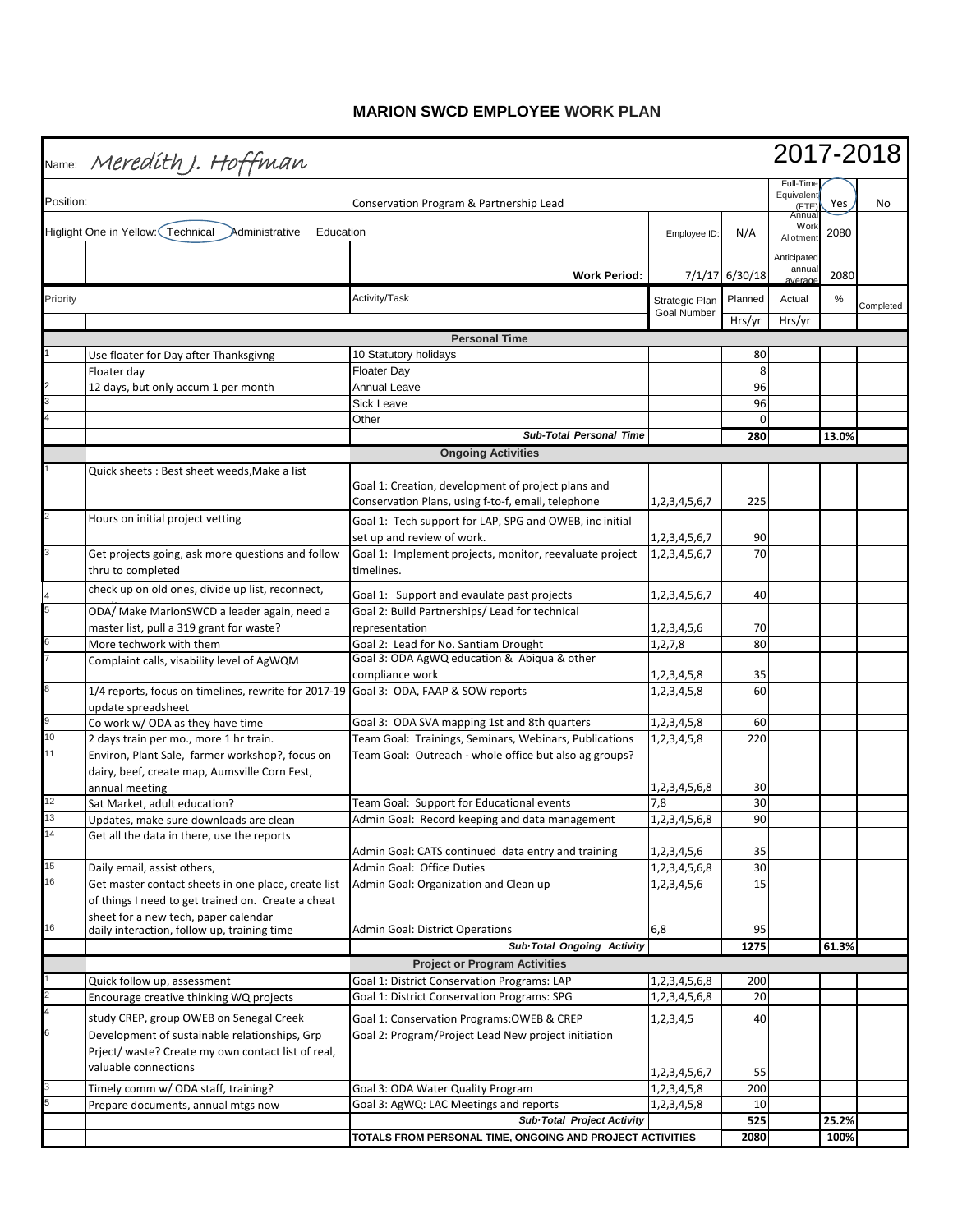|    |                                                   | <b>Program or Activity Targets</b>                                    | Ongoing<br>Activity #        | Project<br><b>or</b><br>Program Total | Projected<br>Activity # Numbers | Actual<br>Total<br>Numbe <sub>1+</sub><br>rs | Increase<br>Decrease |
|----|---------------------------------------------------|-----------------------------------------------------------------------|------------------------------|---------------------------------------|---------------------------------|----------------------------------------------|----------------------|
|    | Get 3x yearly finalized                           | Technical assistance to new landowners starting LAP                   | 1,2,                         |                                       |                                 |                                              |                      |
|    | Cover crop, pasture, use whats available          | Work with the community : awareness of soil health                    | 1-4, 6, 7, 10, 11 1, 2, 3, 4 |                                       |                                 |                                              |                      |
|    | focus on small landowners, simple, practical      | Small Landowners - soil principles & water resource                   | 1-4, 6, 7, 10, 11 1, 2, 3, 4 |                                       |                                 |                                              |                      |
|    | By August 15, Bd info on new one                  | Complete and file 2015-2017 ODA FAAP & SOW                            | 7,8                          |                                       |                                 |                                              |                      |
|    | By June 30, Create our new Access spread sheet,   |                                                                       |                              |                                       |                                 |                                              |                      |
|    | qaurterly reminders on the calendar               | Submit and maintain 2017-2019 ODA FAAP & SOW                          | 7,8                          |                                       |                                 |                                              |                      |
|    | Work with ODA                                     | Complete and file 2015-2017 ODA SVA for Upper & Lower 17,8            |                              |                                       |                                 |                                              |                      |
|    | Work with ODA                                     | Submit 2017-2019 ODA SVA for Upper Mill Creek                         | 7,8                          |                                       |                                 |                                              |                      |
|    | Create a plan for targeting, new map with         |                                                                       |                              |                                       |                                 |                                              |                      |
|    | landmarks                                         | Engage a new landowner in the Mill Creek Focus Area                   | 7,8,10                       |                                       |                                 |                                              |                      |
|    | Stop emailing, call & connect with people, create | Program lead Liason: Connect/strengthen relations                     |                              |                                       |                                 |                                              |                      |
|    | master list                                       |                                                                       | $5-8, 10, 11$                | 6                                     |                                 |                                              |                      |
|    |                                                   | <b>Employee Goals for Fiscal Year</b>                                 |                              |                                       |                                 |                                              |                      |
|    | Read, attend, partner, local organics?            | Increase my knowledge of soil & water management                      | $1-4, 7, 9-12$               | 1,2,3,4,5                             |                                 |                                              |                      |
|    | Find farmer/sm ag grps                            | Develop landowner & community contacts                                | 1, 2, 3, 4                   | 1,2,3,4,5                             |                                 |                                              |                      |
|    | MC versus others, roadside ditches                | Increase my awareness of conservation issues in MC                    | $1-8, 9-11$                  | 1,2,3,4                               |                                 |                                              |                      |
|    | Stay compliant, build relations                   | Improve knowledge of Ag WQ management & soils                         | $1-4, 6-9$                   |                                       |                                 |                                              |                      |
|    | Worksheets to work thru w/ clients                | Increase understanding best mngmt practices                           | $1-4, 6-9$                   | 1, 2, 3, 4, 5                         |                                 |                                              |                      |
|    | Create section in computer for this               | Inc. understanding of MC Land use, policies, permits, rights 1-4, 6-9 |                              | 1,2,3,4,5                             |                                 |                                              |                      |
|    | <b>CREP EQUIP</b>                                 | Increase understanding of other agency programs                       | 5,6,10                       | 1,3,4                                 |                                 |                                              |                      |
|    | Use herbarium                                     | Improve identification of native/invasive species                     | $1-4, 9$                     | 1,2,4                                 |                                 |                                              |                      |
|    | Get photos in, gen reports, put in LAP projects   | Improve data management and learn CATS program                        | 13                           |                                       |                                 |                                              |                      |
| 10 |                                                   |                                                                       |                              |                                       |                                 |                                              |                      |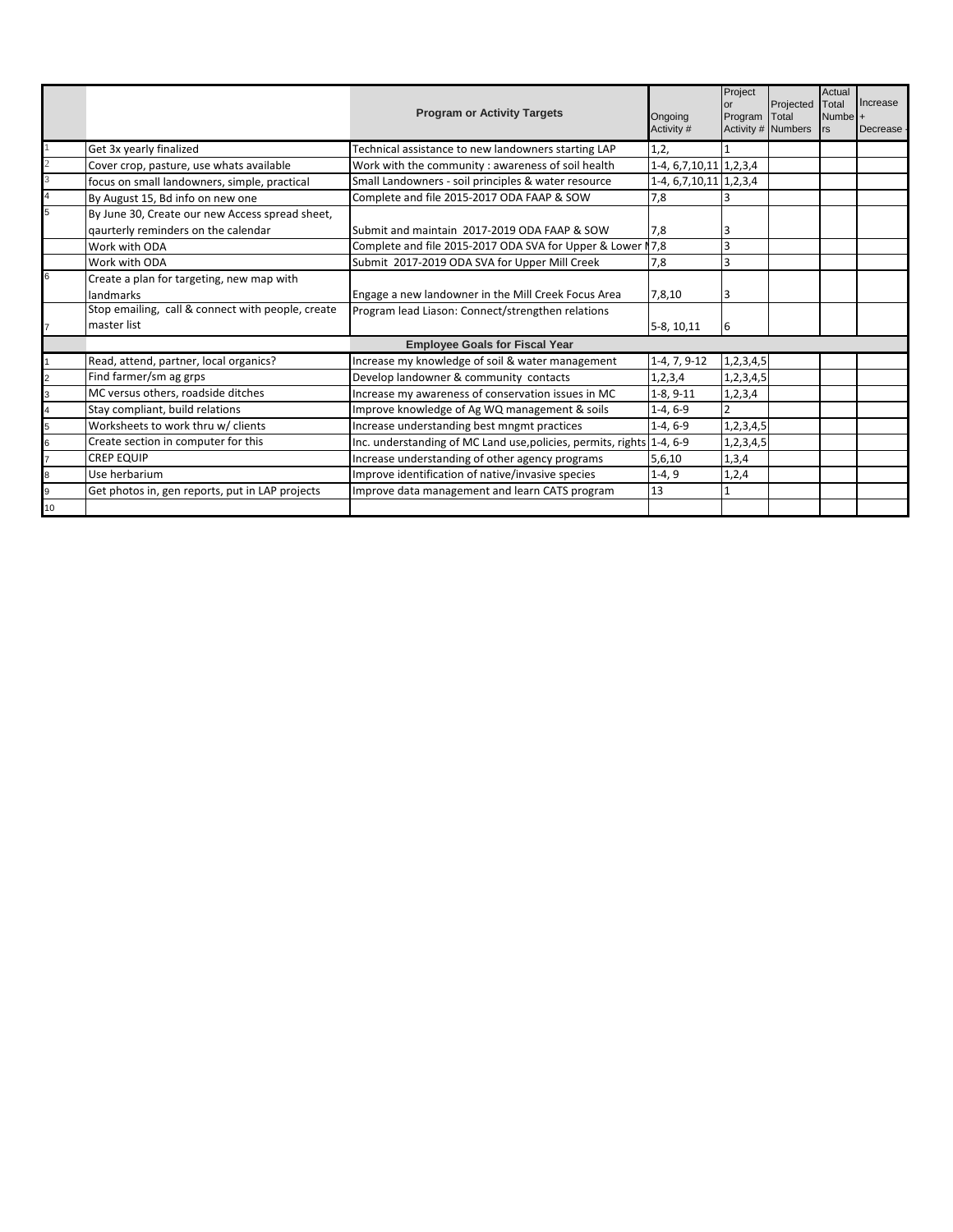| Name:            | <b>NEW POSITION</b>                                                   |                                      |                           |                                   | 2017-2018    |          |                  |
|------------------|-----------------------------------------------------------------------|--------------------------------------|---------------------------|-----------------------------------|--------------|----------|------------------|
|                  |                                                                       |                                      |                           | Full-Time                         |              |          |                  |
| <b>Position:</b> | Conservationist                                                       |                                      |                           | Equivalent<br>(FTE) Circle        |              | Yes      | No               |
|                  | Circle one: (Technical<br>Administrative<br><b>Education</b>          | Employee ID:                         | N/A                       | Total Full<br>Time<br>YearlyHours |              | 2080     |                  |
|                  |                                                                       |                                      |                           | Total                             |              |          |                  |
|                  | <b>Work Period:</b>                                                   | 7/1/17                               | 6/30/18                   | Anticipated<br>Number of<br>Hours |              | 2080     |                  |
|                  |                                                                       |                                      |                           | Additional #                      |              |          |                  |
|                  |                                                                       | Strategic Plan<br><b>Goal Number</b> | Anticipated<br># of Hours | of Hours<br>Needed                | % of<br>Time | Quantity | Item<br>Complete |
|                  | <b>Personal Time</b>                                                  |                                      |                           |                                   |              |          |                  |
| $\mathbf{1}$     | Statutory holidays (10 days)                                          |                                      | 64                        |                                   |              |          |                  |
| 2                | Floater Day (1 Day-Employee works more than 20 hrs per wk)            |                                      | 8                         |                                   |              |          |                  |
| 3                | Annual Leave                                                          |                                      | 48                        |                                   |              |          |                  |
| 4                | <b>Sick Leave</b>                                                     |                                      | 48                        |                                   |              |          |                  |
|                  | Other                                                                 |                                      |                           |                                   |              |          |                  |
|                  | <b>Sub-Total Personal Time</b>                                        |                                      | 168                       |                                   | 8.08%        |          |                  |
|                  | <b>Ongoing Activities</b>                                             |                                      |                           |                                   |              |          |                  |
| <b>Priority</b>  | Activity/Task                                                         |                                      |                           |                                   |              |          |                  |
| 1                | <b>New Employee Training</b>                                          | 8                                    | 40                        |                                   |              |          |                  |
| 1                | Administration: Maintain files, annual meeting; check                 | 8                                    | 40                        |                                   |              |          |                  |
|                  | email; answer phone                                                   |                                      |                           |                                   |              |          |                  |
| $\mathbf{2}$     | Attend Trainings not related to specific topic below; ie              | 8                                    | 24                        |                                   |              |          |                  |
|                  | computer, first aid, etc.                                             |                                      |                           |                                   |              |          |                  |
| 3                | <b>Attend Staff meetings</b>                                          | 8                                    | 27                        |                                   |              |          |                  |
|                  | <b>Activity</b>                                                       |                                      | 131                       |                                   | 6.30%        |          |                  |
|                  | <b>Project or Program Activities</b>                                  |                                      |                           |                                   |              |          |                  |
| <b>Priority</b>  | Activity/Task                                                         |                                      |                           |                                   |              |          |                  |
|                  | LAP & SPG Assistance/Conservation Planning                            |                                      |                           |                                   |              |          |                  |
|                  | LAP - audits of previous year's projects                              | 1, 2, 3, 4, 5, 6, 8                  | 398                       |                                   |              |          |                  |
|                  | SPG - Field Border Program (mapping, site inspections)                | 1, 2, 3, 4, 5, 6, 8                  | 150                       |                                   |              |          |                  |
|                  | Provide GIS support for staff                                         | 1, 2, 3, 4, 5, 6, 7, 8               | 50                        |                                   |              |          |                  |
|                  | Manage GIS Data                                                       | 1, 2, 3, 4, 5, 6, 8                  | 120                       |                                   |              |          |                  |
|                  | Attend weekly tech meetings                                           | 1, 2, 3, 4, 5, 6, 8                  | 80                        |                                   |              |          |                  |
|                  | <b>General Conservation Planning</b>                                  | 1, 2, 3, 4, 5, 6, 7                  | 180                       |                                   |              |          |                  |
|                  | <b>Subtotal: LAP &amp; SPG Assistance/Conservation</b>                |                                      | 978                       |                                   | 47.02%       |          |                  |
|                  | <b>Native Plant Sale</b>                                              |                                      |                           |                                   |              |          |                  |
|                  | set up/take down and gather material, supplies and pick up            | 5,6,7,8                              | 20                        |                                   |              |          |                  |
|                  | plants for plant sale                                                 |                                      |                           |                                   |              |          |                  |
|                  | <b>Subtotal: Native Plant</b>                                         |                                      | 20                        |                                   | 0.96%        |          |                  |
|                  | <b>Invasive Plant Surveys</b>                                         |                                      |                           |                                   |              |          |                  |
|                  | Plan surveys for 2018: Create maps, conduct outreach to<br>landowners | 5,6,7,8                              | 60                        |                                   |              |          |                  |
|                  | Maintain and update GPS equipment for survey use                      | 5                                    | 30                        |                                   |              |          |                  |
|                  | <b>Subtotal: Invasive Plant Surveys</b>                               |                                      | 90                        |                                   | 4.33%        |          |                  |
|                  |                                                                       |                                      |                           |                                   |              |          |                  |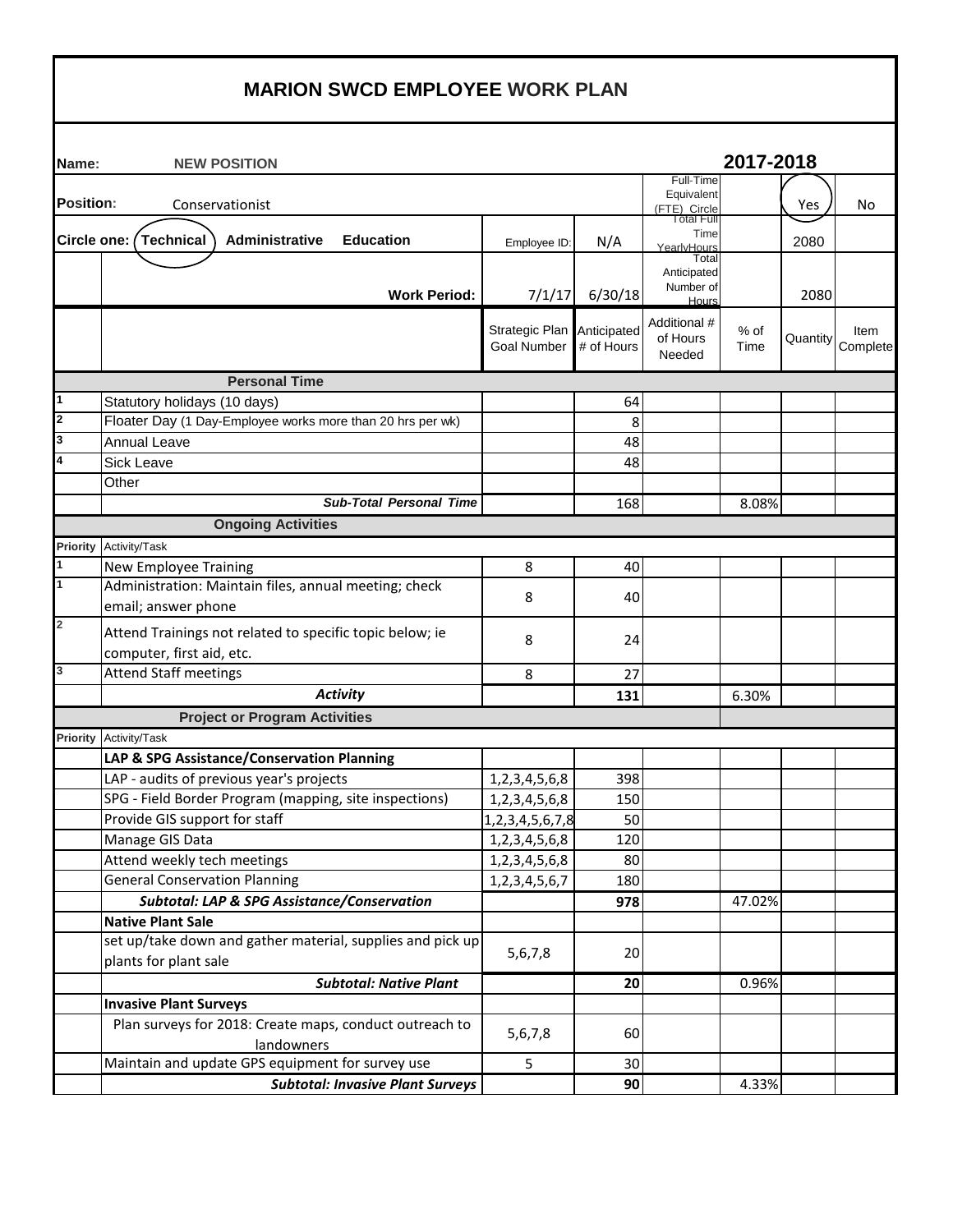| <b>Invasive Plants Program</b>                              |                     |      |         |  |
|-------------------------------------------------------------|---------------------|------|---------|--|
| Provide technical assistance to the public and staff        | 1, 3, 4, 5, 6, 7, 8 | 162  |         |  |
| collect and organize photos and herbarium specimens         | 5,7,8               | 16   |         |  |
| develop articles, presentations and other informational     | 1, 3, 4, 5, 6, 7, 8 | 80   |         |  |
| coordinate with other agencies and organizations: CWMA,     | 1, 3, 4, 5, 6, 7, 8 | 40   |         |  |
| develop invasive plant profiles and content for website and | 1, 3, 4, 5, 6, 7, 8 | 24   |         |  |
| <b>Subtotal: Invasive Plant Program</b>                     |                     | 322  | 15.48%  |  |
| <b>Stream Team</b>                                          |                     |      |         |  |
| Review Program, Develop Program Needs, Seek Interested      |                     |      |         |  |
| Landowners                                                  | 1,2,7               | 240  |         |  |
| <b>Subtotal: Stream Team Program</b>                        |                     | 240  | 11.54%  |  |
|                                                             |                     |      |         |  |
| Sub-Total Program and Project Activity                      |                     | 1781 | 85.63%  |  |
| <b>Sub-Total Ongoing Activ</b>                              |                     | 131  | 6.30%   |  |
| <b>TOTALS FROM ONGOING AND PROJECT ACTIVITIES</b>           |                     | 1912 | 91.92%  |  |
| <b>TOTALS FROM PERSONAL TIME</b>                            |                     | 168  | 8.08%   |  |
| <b>TOTAL TIME</b>                                           |                     | 2080 | 100.00% |  |
| <b>Employee Goals for Fiscal Year</b>                       |                     |      |         |  |
|                                                             |                     |      |         |  |
|                                                             |                     |      |         |  |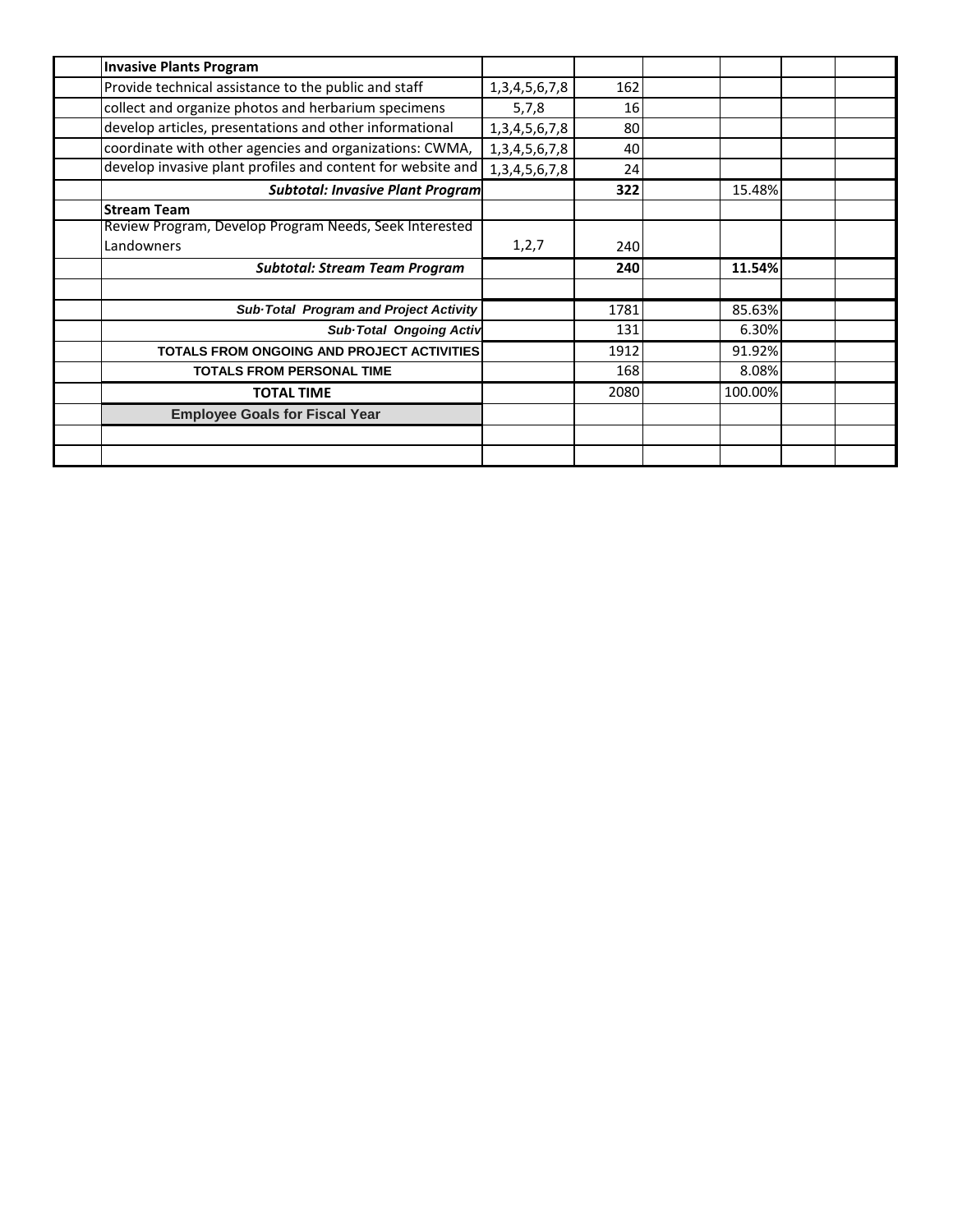## **MARION SWCD WORK PLAN TEMPLATE**

۰

 $\blacksquare$ 

|                | Name: Ron Crouse                                                                                                                  |                    |         |                               | 2017-2018 |           |  |  |  |
|----------------|-----------------------------------------------------------------------------------------------------------------------------------|--------------------|---------|-------------------------------|-----------|-----------|--|--|--|
|                |                                                                                                                                   |                    |         | Full-Time                     |           |           |  |  |  |
|                |                                                                                                                                   |                    |         | Equivalent<br>(FTE) Highlight |           |           |  |  |  |
|                | Position: Natural Resource Education Specialist                                                                                   |                    |         | in Yellow                     | Yes       | 1         |  |  |  |
|                |                                                                                                                                   |                    |         | Annual Work                   |           |           |  |  |  |
|                |                                                                                                                                   |                    |         | Allotment                     |           |           |  |  |  |
|                | Education<br>Higlight One in Yellow: Technical Administrative                                                                     | Employee ID:       | N/A     | (hours)                       | 2080      |           |  |  |  |
|                |                                                                                                                                   |                    |         | Anticipated                   |           |           |  |  |  |
|                |                                                                                                                                   |                    |         | annual average                |           |           |  |  |  |
|                |                                                                                                                                   |                    |         | number of                     |           |           |  |  |  |
|                | <b>Work Period:</b>                                                                                                               | 7/1/17             | 6/30/18 | hours                         | 2080      |           |  |  |  |
|                | Priority Activity/Task                                                                                                            | Strategic Plan     | Planned | Actual                        | %         |           |  |  |  |
|                |                                                                                                                                   | <b>Goal Number</b> |         |                               |           | Completed |  |  |  |
|                | <b>Personal Time</b>                                                                                                              |                    | Hrs/yr  | Hrs/yr                        |           |           |  |  |  |
|                |                                                                                                                                   |                    |         |                               |           |           |  |  |  |
|                | Statutory holidays                                                                                                                |                    | 88      |                               | 4%        |           |  |  |  |
| $\overline{c}$ | One floater day                                                                                                                   |                    | 8       |                               | 0%        |           |  |  |  |
| 3              | Annual Leave                                                                                                                      |                    | 150     |                               | 8%        |           |  |  |  |
|                | Sick Leave                                                                                                                        |                    | 43      |                               | 2%        |           |  |  |  |
| 4              | Other                                                                                                                             |                    |         |                               |           |           |  |  |  |
|                | <b>Sub-Total Personal Time</b>                                                                                                    |                    | 281     |                               | 13.51%    |           |  |  |  |
|                | <b>Ongoing Activities</b>                                                                                                         |                    |         |                               |           |           |  |  |  |
| 1              | Coordinates, promotes, schedules and implements programs and presentations at Marion County elementary, middle and high           |                    |         |                               |           |           |  |  |  |
| 2              | schools, civic organizations and district workshops that advance the education outreach objective and strategies of the District. |                    |         |                               |           |           |  |  |  |
| 3              | Searches for and uses expert assistance from among District staff and other businesses/agencies for technical                     |                    |         |                               |           |           |  |  |  |
| 4              | specialty areas.                                                                                                                  | $7.1 - 7.7$        | 709     |                               | 34.09%    |           |  |  |  |
| 5              | Administers the CLEAR education grant program. Solicits grantees, assists with grant preparation, reviews grant applications,     |                    |         |                               |           |           |  |  |  |
| 6              | advises the District Board on grant approval and revises grant criteria                                                           |                    | 83      |                               | 3.99%     |           |  |  |  |
|                | when appropriate.                                                                                                                 | 8.4                |         |                               |           |           |  |  |  |
|                |                                                                                                                                   |                    |         |                               |           |           |  |  |  |
| $\bf 8$        | Purchase and maintain all equipment used in the District's educational programs.                                                  | 7.4                | 83      |                               | 3.99%     |           |  |  |  |
|                |                                                                                                                                   |                    |         |                               |           |           |  |  |  |
| 10             | Implementing special request education activities and workshops.                                                                  | 7.4                | 83      |                               | 3.99%     |           |  |  |  |
|                |                                                                                                                                   |                    |         |                               |           |           |  |  |  |
| 12             | Networking with cooperative partners, agencies, organizations and businesses.                                                     | 7.6                | 83      |                               | 3.99%     |           |  |  |  |
|                |                                                                                                                                   |                    |         |                               |           |           |  |  |  |
| 14             | Promoting District education events.                                                                                              | 6.4                | 83      |                               | 3.99%     |           |  |  |  |
|                |                                                                                                                                   |                    |         |                               |           |           |  |  |  |
| 17             | Assist with development of partner educational materials and signing.                                                             | 7.6                | 43      |                               | 3.99%     |           |  |  |  |
|                | Sub Total Ongoing Activity                                                                                                        |                    | 1167    |                               | 56.11%    |           |  |  |  |
|                | <b>Project or Program Activities</b>                                                                                              |                    |         |                               |           |           |  |  |  |
|                | Coordinates, promotes, schedules, provides training and implements the "Oregon Envirothon" competition.                           |                    |         |                               |           |           |  |  |  |
| $\overline{c}$ | Pursues partnerships with/from other SWCDs, educational institutions, businesses, agencies and foundations                        |                    |         |                               |           |           |  |  |  |
| 3              | to advance Oregon Envirothon around the state. Oversee training and travel to the                                                 |                    |         |                               |           |           |  |  |  |
| 4              | NCF Envirothon. Work with new Envirothon board members.                                                                           | 7.3, 7.5           | 340     |                               | 16.35%    |           |  |  |  |
| 5              |                                                                                                                                   |                    |         |                               |           |           |  |  |  |
| 6              | Assist our native/invasive plant specialist with the development and review of a                                                  |                    |         |                               |           |           |  |  |  |
| 7              | backyard habitat program and the native plant sale. Assist with the Stan Vistica                                                  |                    |         |                               |           |           |  |  |  |
| 8              | scholarship review.                                                                                                               | 1.8, 5.4           | 83      |                               | 3.99%     |           |  |  |  |
| 9              |                                                                                                                                   |                    |         |                               |           |           |  |  |  |
| 10             | Develop, organize and present educational materials, training and instruction for                                                 |                    |         |                               |           |           |  |  |  |
| 11             | the District's "Salmon Watch" program.                                                                                            | 7.2, 7.3, 7.4      | 126     |                               | 6.06%     |           |  |  |  |
| 12             |                                                                                                                                   |                    |         |                               |           |           |  |  |  |
| 13             | Produce several short videos of LAP and educational                                                                               |                    |         |                               |           |           |  |  |  |
| 14             | projects and programs                                                                                                             | 7.2, 7.3, 7.4      | 83      |                               | 3.99%     |           |  |  |  |
|                | Sub-Total Project Activity                                                                                                        |                    | 632     |                               | 30.38%    |           |  |  |  |
|                |                                                                                                                                   |                    |         |                               |           |           |  |  |  |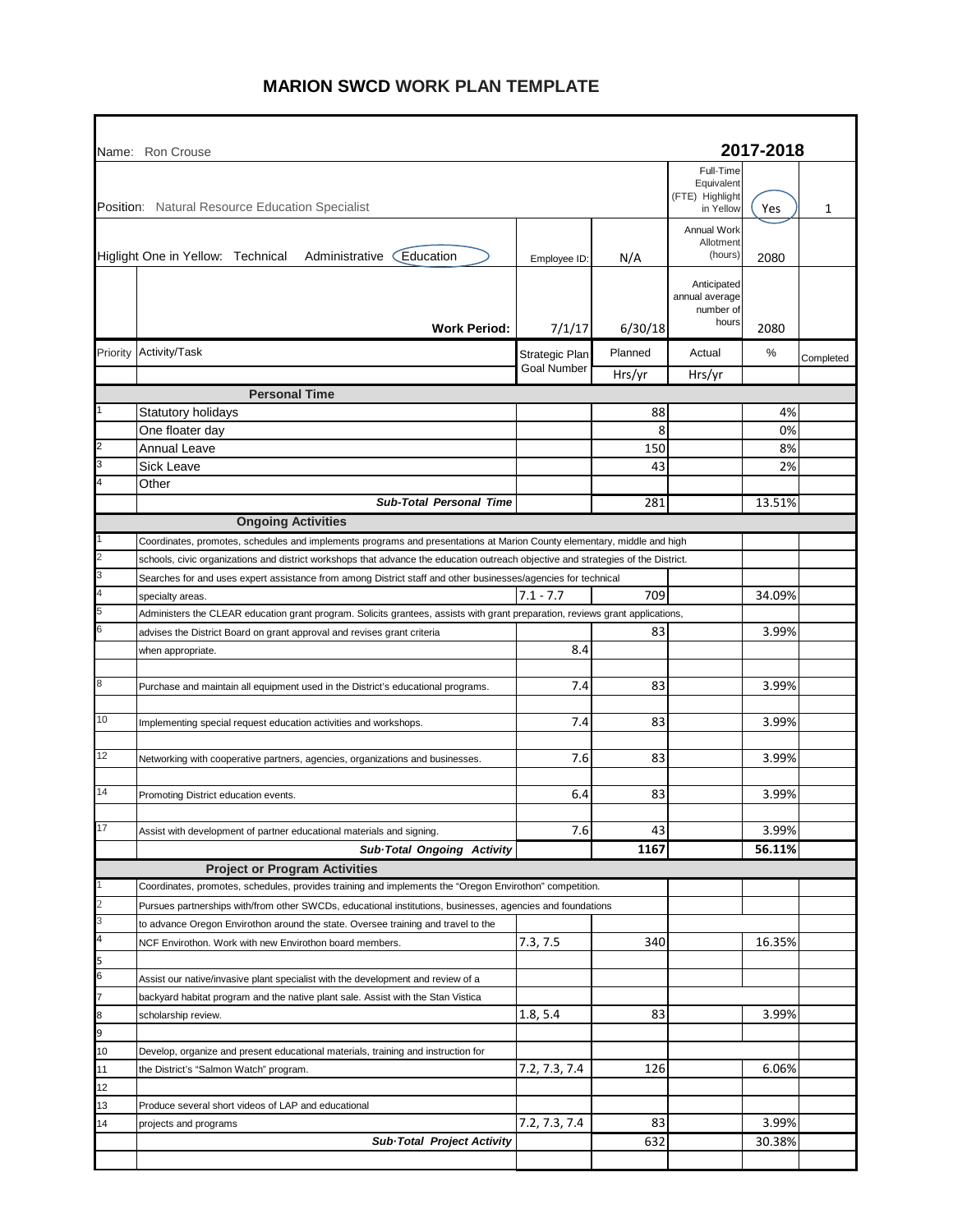| <b>ATIF</b><br><b>ACTIVIT</b><br>ּ∽<br><b>AND</b><br><b>ONGOING</b><br><b>PROJECT</b><br>FROM | 2080<br>___ | .00%<br>LOC |  |
|-----------------------------------------------------------------------------------------------|-------------|-------------|--|

 $\overline{\phantom{a}}$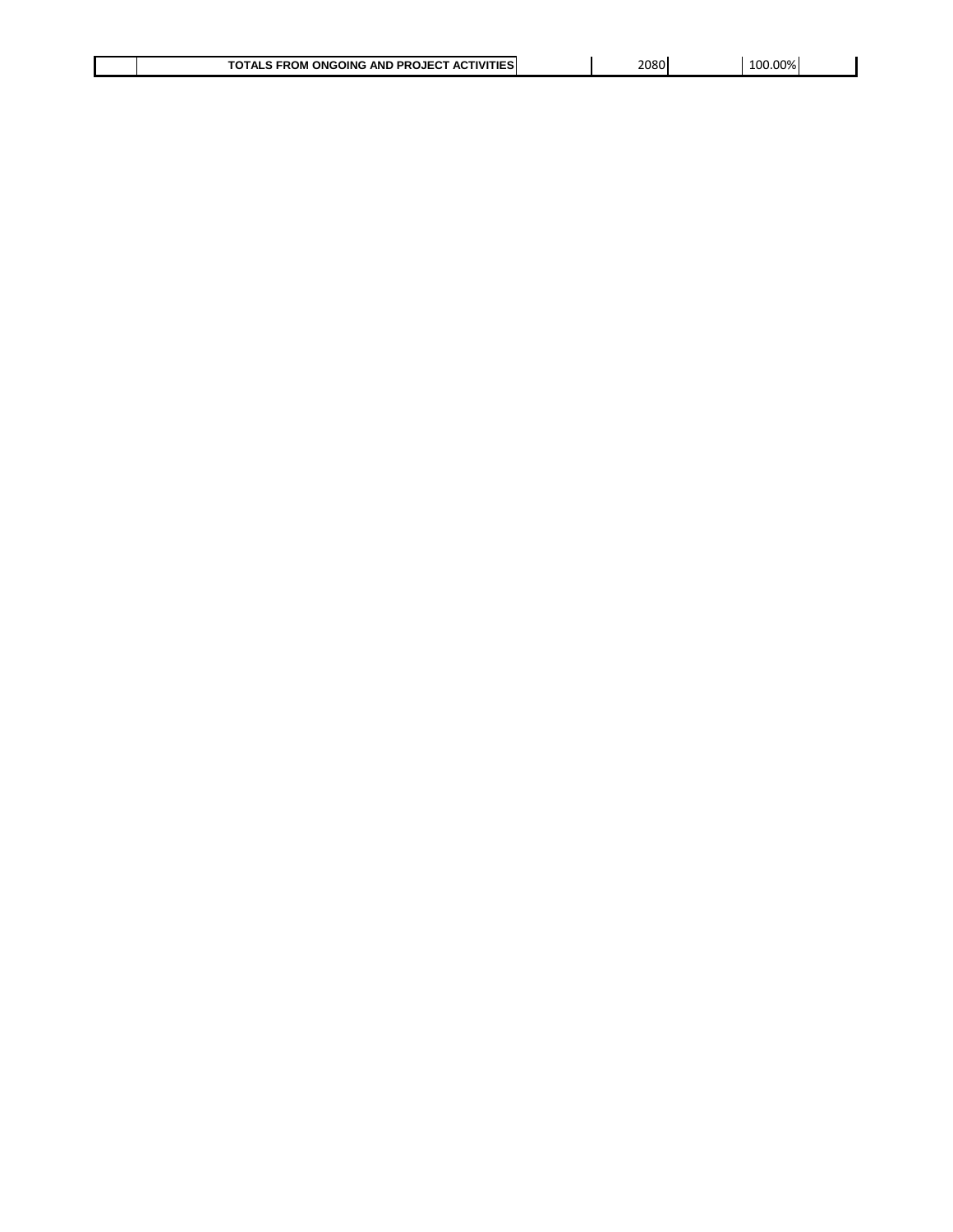|                         | <b>Program or Activity Targets</b>                                                   | Ongoing<br>Activity # | Project or<br>Program<br>Activity # | Projected<br>Total<br><b>Numbers</b> | Actual<br>Total<br><b>Numbers</b> | Increase<br>Decrease |
|-------------------------|--------------------------------------------------------------------------------------|-----------------------|-------------------------------------|--------------------------------------|-----------------------------------|----------------------|
|                         |                                                                                      |                       |                                     |                                      |                                   |                      |
| $\overline{\mathbf{c}}$ |                                                                                      |                       |                                     |                                      |                                   |                      |
| 3                       | Communicate with middle school to recruit for Salmon Watch                           |                       |                                     | 20 hours                             | 20 hours                          |                      |
| 4                       |                                                                                      |                       |                                     |                                      |                                   |                      |
| 5                       | Represent Marion SWCD with the Mid-Willamette Valley Outreach Group                  |                       |                                     |                                      |                                   |                      |
| 6                       | (MWOG) and assist with planning the annual erosion control summit.                   |                       |                                     | 20 hours                             | 20 hours                          |                      |
| $\overline{7}$          |                                                                                      |                       |                                     |                                      |                                   |                      |
| 8                       |                                                                                      |                       |                                     |                                      |                                   |                      |
| 9                       |                                                                                      |                       |                                     |                                      |                                   |                      |
| 10                      | (These hours are reflected in #12, On-going activities)                              |                       |                                     |                                      |                                   |                      |
|                         | <b>Employee Goals for Fiscal Year</b>                                                |                       |                                     |                                      |                                   |                      |
|                         | Recruit and train four additional volunteer teachers for Salmon Watch programs.      |                       |                                     |                                      |                                   |                      |
| 2                       |                                                                                      |                       |                                     |                                      |                                   |                      |
| 3                       | Assist OFRI with transition of Oregon Envirothon.                                    |                       |                                     |                                      |                                   |                      |
| 4                       |                                                                                      |                       |                                     |                                      |                                   |                      |
| 5                       | Coordinate training and attendance of the winning Oregon Envirothon                  |                       |                                     |                                      |                                   |                      |
| 6                       | team to the NCF North American Envirothon.                                           |                       |                                     |                                      |                                   |                      |
| $\overline{7}$          |                                                                                      |                       |                                     |                                      |                                   |                      |
| 8                       | Assist Silverton High School with planning a restoration project along Silver Creek. |                       |                                     |                                      |                                   |                      |
| 9                       |                                                                                      |                       |                                     |                                      |                                   |                      |
| 10                      |                                                                                      |                       |                                     |                                      |                                   |                      |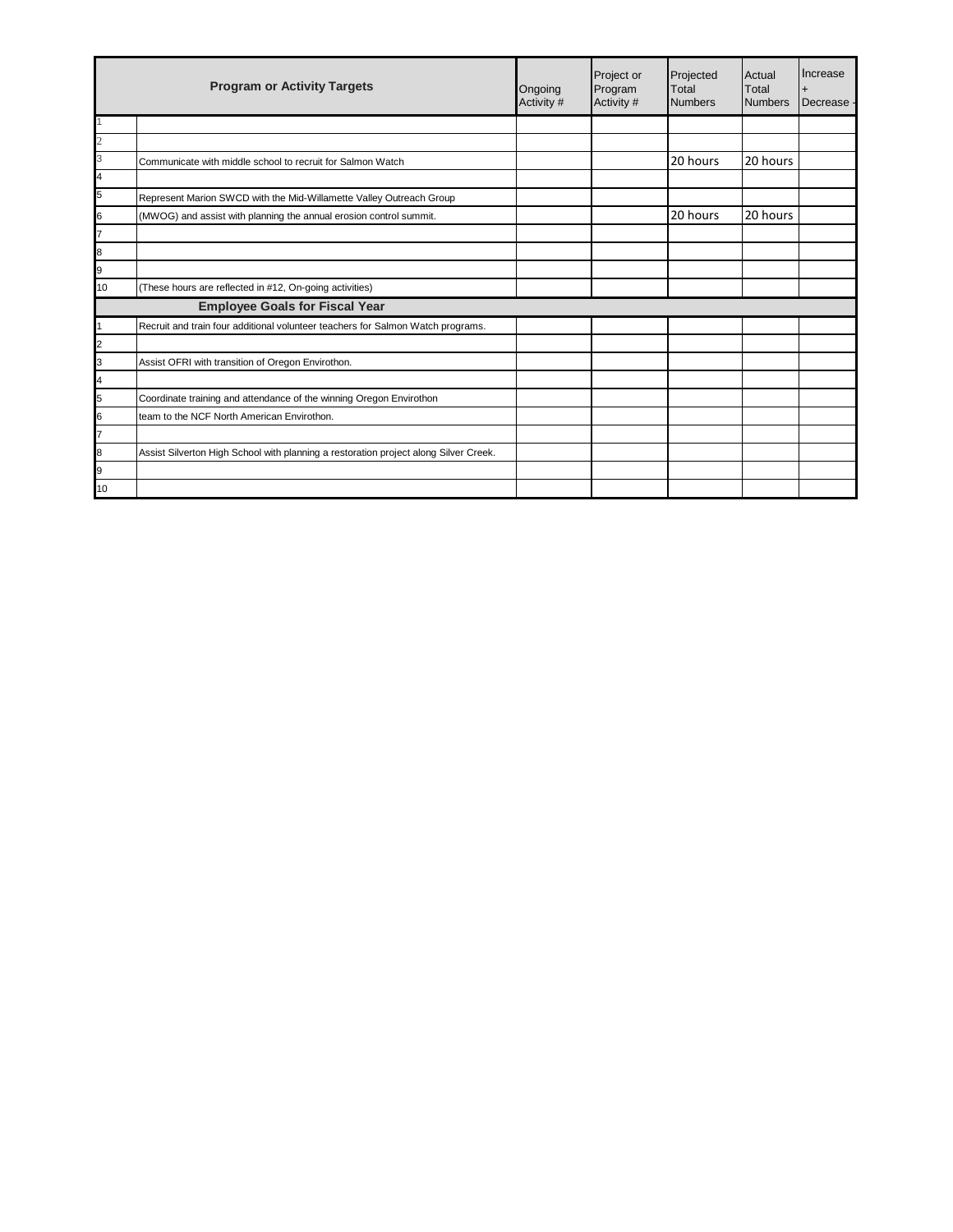# **MARION SWCD WORK PLAN**

| Name:    | <b>Susan Ortiz</b>                                                                                                                                                                                                                                                                                                                                                                                                                                                                                                                                                                                           |                    |                                          |                                               | 2017-2018 |          |                          |
|----------|--------------------------------------------------------------------------------------------------------------------------------------------------------------------------------------------------------------------------------------------------------------------------------------------------------------------------------------------------------------------------------------------------------------------------------------------------------------------------------------------------------------------------------------------------------------------------------------------------------------|--------------------|------------------------------------------|-----------------------------------------------|-----------|----------|--------------------------|
|          | Positic Programs Assistant                                                                                                                                                                                                                                                                                                                                                                                                                                                                                                                                                                                   |                    |                                          | Full-Time<br>Equivalent<br>(FTE) Circle       |           | Yes      | $N$ o 0.80<br><b>FTE</b> |
|          | Administrative<br>Circle one: Technical<br>Education                                                                                                                                                                                                                                                                                                                                                                                                                                                                                                                                                         | Employee ID        | N/A                                      | <b>Total Full Time</b><br><b>Yearly Hours</b> |           | 2080     | 1664                     |
|          | <b>Work Period:</b>                                                                                                                                                                                                                                                                                                                                                                                                                                                                                                                                                                                          | 7/1/17             | 6/30/18                                  | Total<br>Anticipated<br>Number of<br>Hours    |           |          |                          |
|          |                                                                                                                                                                                                                                                                                                                                                                                                                                                                                                                                                                                                              | <b>Goal Number</b> | Strategic Plan Anticipated #<br>of Hours | Additional # of<br>Hours<br>Needed            | % of Time | Quantity | Item<br>Completed        |
|          | <b>Personal Time</b>                                                                                                                                                                                                                                                                                                                                                                                                                                                                                                                                                                                         |                    |                                          |                                               |           |          |                          |
|          | Statutory holidays (10 days)                                                                                                                                                                                                                                                                                                                                                                                                                                                                                                                                                                                 |                    | 80                                       |                                               |           |          |                          |
|          | Floater Day (1 Day-Employee works more than 20 hrs per wk)                                                                                                                                                                                                                                                                                                                                                                                                                                                                                                                                                   |                    | 8                                        |                                               |           |          |                          |
|          | Annual Leave (accrue 8 hrs per month = 10hrs * 0.80FTE)                                                                                                                                                                                                                                                                                                                                                                                                                                                                                                                                                      |                    | 96                                       |                                               |           |          |                          |
|          | Sick Leave (accrue 6.4 hrs per month = 8hrs * 0.80FTE)                                                                                                                                                                                                                                                                                                                                                                                                                                                                                                                                                       |                    | 76                                       |                                               |           |          |                          |
|          | Other                                                                                                                                                                                                                                                                                                                                                                                                                                                                                                                                                                                                        |                    |                                          |                                               |           |          |                          |
|          | <b>Sub-Total Personal Time</b>                                                                                                                                                                                                                                                                                                                                                                                                                                                                                                                                                                               |                    | 260                                      |                                               | 15.63%    |          |                          |
|          | <b>Ongoing Activities</b>                                                                                                                                                                                                                                                                                                                                                                                                                                                                                                                                                                                    |                    |                                          |                                               |           |          |                          |
| Priority | Activity/Task                                                                                                                                                                                                                                                                                                                                                                                                                                                                                                                                                                                                |                    |                                          |                                               |           |          |                          |
|          | Disbursement of funds of the District to pay bills and encumbrances<br>incurred (accounts payable) through the operation of the District in<br>accordance with District Policy. Ensure W-9's are on file for vendors (and<br>grantees) and TIN matching is completed prior to payment, as required.<br>Process reports required to appropriate agencies - Oregon Department of<br>Revenue, Internal Revenue Service, and individuals (1099's).                                                                                                                                                               | 8                  | 73                                       |                                               | 4.4%      |          |                          |
| 2        | Payroll disbursements for District employees. Process reports and<br>payments required, to appropriate agencies - Oregon Department of<br>Revenue, Internal Revenue Service, State Employment, etc. and<br>employees. Include training to remain current on requirements.                                                                                                                                                                                                                                                                                                                                    | 8                  | 73                                       |                                               | 4.4%      |          |                          |
|          | Develop, monitor and maintain contracts with business that supplies<br>materials, goods or services for the operation of the District in accordance<br>with Oregon Law. Assist staff with the public contracting process. Write<br>and review District Contracts, including intergovernmental agreements,<br>contracts for supplies and services. Prepare and post Requests for<br>Proposals in cooperation with District Manager. Research State of Oregon<br>price agreements for purchasing of services and supplies. Attend training<br>related to public contracting to remain current in the knowledge | 8                  | 73                                       |                                               | 4.4%      |          |                          |
|          | Coordinates and provides assistance to Technical Specialists with the<br>Conservation Activities Tracking System (CATS) computer program.                                                                                                                                                                                                                                                                                                                                                                                                                                                                    | $1 - 6$            | 126                                      |                                               | 7.6%      |          |                          |
| 5        | Acts as the main contact person during the absence of a Technical<br>Specialist, following up with them upon their return. Acknowledges receipt of<br>correspondence or documentation in absence of a Technical Specialist.                                                                                                                                                                                                                                                                                                                                                                                  | $1 - 6$            | 42                                       |                                               | 2.5%      |          |                          |
|          | Assist District Manager with financial operations. Including but not limited to:<br>Keep and maintain a list of all District Capital Items. Organizes and<br>maintains vendor files; and associated quotes, bids, contract(s) and<br>correspondence. Works with District Manager and accountant in preparing<br>annual financial audit.                                                                                                                                                                                                                                                                      | 8                  | 27                                       |                                               | 1.6%      |          |                          |
|          | Monitors a variety of activities on behalf of the District's Technical<br>Specialists for the purpose of achieving goals and meeting target dates.<br>Coordinates logistics for in-office meetings and any outside events for<br>Technical Specialists including scheduling, venue arrangements, set-up,<br>equipment needs, refreshments, materials etc.                                                                                                                                                                                                                                                    | $1 - 6$            | 92                                       |                                               | 5.5%      |          |                          |
| 8        | Researches a wide variety of topics for the purpose of providing information<br>and/or recommendations and/or addressing a variety of administrative<br>and/or program requirements. Includes training related to these areas.                                                                                                                                                                                                                                                                                                                                                                               | $1 - 8$            | 33                                       |                                               | 2.0%      |          |                          |
| 9        | Represent the District at various meetings and functions. Representation<br>may be required outside the normal workday and may require overnight<br>travel.                                                                                                                                                                                                                                                                                                                                                                                                                                                  | $1 - 8$            | 33                                       |                                               | 2.0%      |          |                          |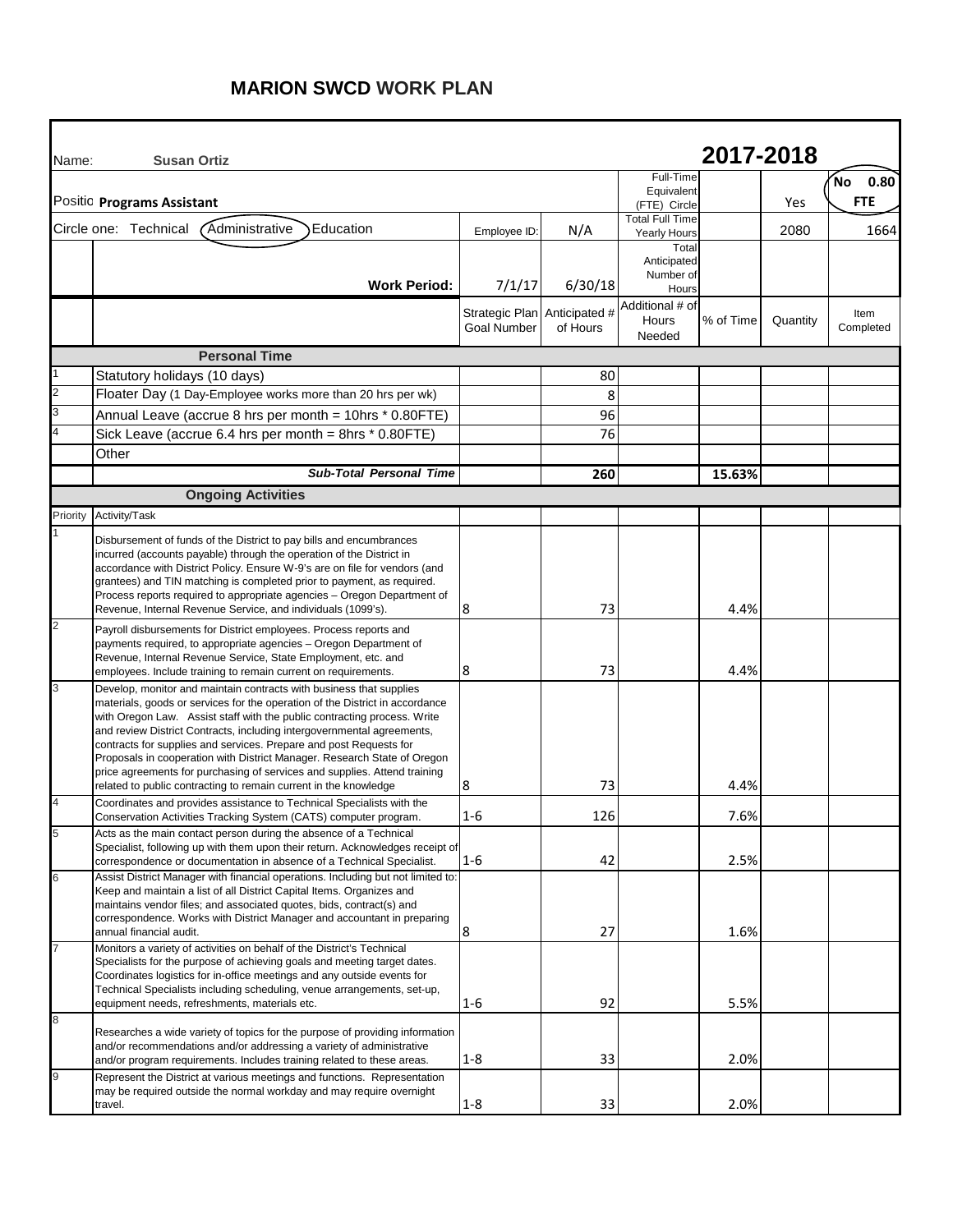| 10             | Coordinates a variety of projects, functions, and/or program components for<br>the purpose of completing activities and/or delivering services. Responds to<br>a variety of inquiries from internal and external parties for the purpose of<br>providing information or direction and/or facilitating communication among<br>parties.                                                                                                     |  |                                      |                                            | $1 - 8$  | 130  | 7.8%    |  |
|----------------|-------------------------------------------------------------------------------------------------------------------------------------------------------------------------------------------------------------------------------------------------------------------------------------------------------------------------------------------------------------------------------------------------------------------------------------------|--|--------------------------------------|--------------------------------------------|----------|------|---------|--|
| 11             | Maintains a wide variety of manual and electronic document files and<br>records for the purpose of providing up-to-date information and/or historical<br>reference in accordance with established administrative guidelines and legal<br>requirements. Assist with implementation of policies, reqular reviews are<br>completed, and remain current to laws.                                                                              |  |                                      |                                            | 8        | 130  | 7.8%    |  |
| 12             | Performs other related duties as assigned for the purpose of ensuring the<br>efficient and effective functioning of the District's Technical Specialists, and<br>occasionally for operational staff such as the District Manager                                                                                                                                                                                                          |  |                                      |                                            | $1 - 8$  | 33   | 2.0%    |  |
|                |                                                                                                                                                                                                                                                                                                                                                                                                                                           |  |                                      | Sub-Total Ongoing Activity                 |          | 865  | 51.98%  |  |
|                |                                                                                                                                                                                                                                                                                                                                                                                                                                           |  | <b>Project or Program Activities</b> |                                            |          |      |         |  |
| Priority       | Activity/Task                                                                                                                                                                                                                                                                                                                                                                                                                             |  |                                      |                                            |          |      |         |  |
|                | Performs grant administrative duties including screening proposals for basic<br>completeness and handles related follow-up, works with outside review<br>team to review and rank applications, schedules meetings for application<br>and program review, award notifications, grant agreements, maintaining<br>schedule of grantee reporting deadlines, and ensuring grantee compliance<br>for the District's LAP and SPG grant programs. |  |                                      |                                            |          | 349  | 21.0%   |  |
| $\overline{2}$ | Develops, proofreads and edits various program related and/or LAP & SPG<br>grant documents as needed or required.                                                                                                                                                                                                                                                                                                                         |  |                                      |                                            | $1-6, 8$ | 50   | 3.0%    |  |
| 3              | Develops and maintains an efficient filing system for all the District's internal<br>and external grant programs and technical information.                                                                                                                                                                                                                                                                                               |  |                                      |                                            | $1-6, 8$ | 50   | 3.0%    |  |
| $\overline{4}$ | Submits reports for external grants, on time. If information is needed for a<br>report from District personnel, advises appropriate personnel of the<br>information required for reports to be filed on time. Includes OWEB SG's.                                                                                                                                                                                                         |  |                                      |                                            |          | 25   | 1.5%    |  |
| 5              | Acts as the main contact for the Lower Willamette East Small Grant Team.<br>Performs application scoring, participates in team meetings, prepares<br>reports.                                                                                                                                                                                                                                                                             |  |                                      |                                            | $1-6, 8$ | 65   | 3.9%    |  |
|                | <b>Sub-Total Project Activity</b>                                                                                                                                                                                                                                                                                                                                                                                                         |  |                                      |                                            |          | 539  | 32.39%  |  |
|                |                                                                                                                                                                                                                                                                                                                                                                                                                                           |  |                                      |                                            |          |      |         |  |
|                |                                                                                                                                                                                                                                                                                                                                                                                                                                           |  |                                      | TOTALS FROM ONGOING AND PROJECT ACTIVITIES |          | 1664 | 100.00% |  |
|                | <b>Employee Goals for Fiscal Year</b>                                                                                                                                                                                                                                                                                                                                                                                                     |  |                                      |                                            |          |      |         |  |
|                | Fully utilize CATS for new clients and archive clients                                                                                                                                                                                                                                                                                                                                                                                    |  |                                      |                                            |          |      |         |  |
| $\overline{2}$ | Implement SPG Field Borders Grant idea                                                                                                                                                                                                                                                                                                                                                                                                    |  |                                      |                                            |          |      |         |  |
| 3              | Learn ArcGIS to assist Tech staff and clients                                                                                                                                                                                                                                                                                                                                                                                             |  |                                      |                                            |          |      |         |  |
| 4              |                                                                                                                                                                                                                                                                                                                                                                                                                                           |  |                                      |                                            |          |      |         |  |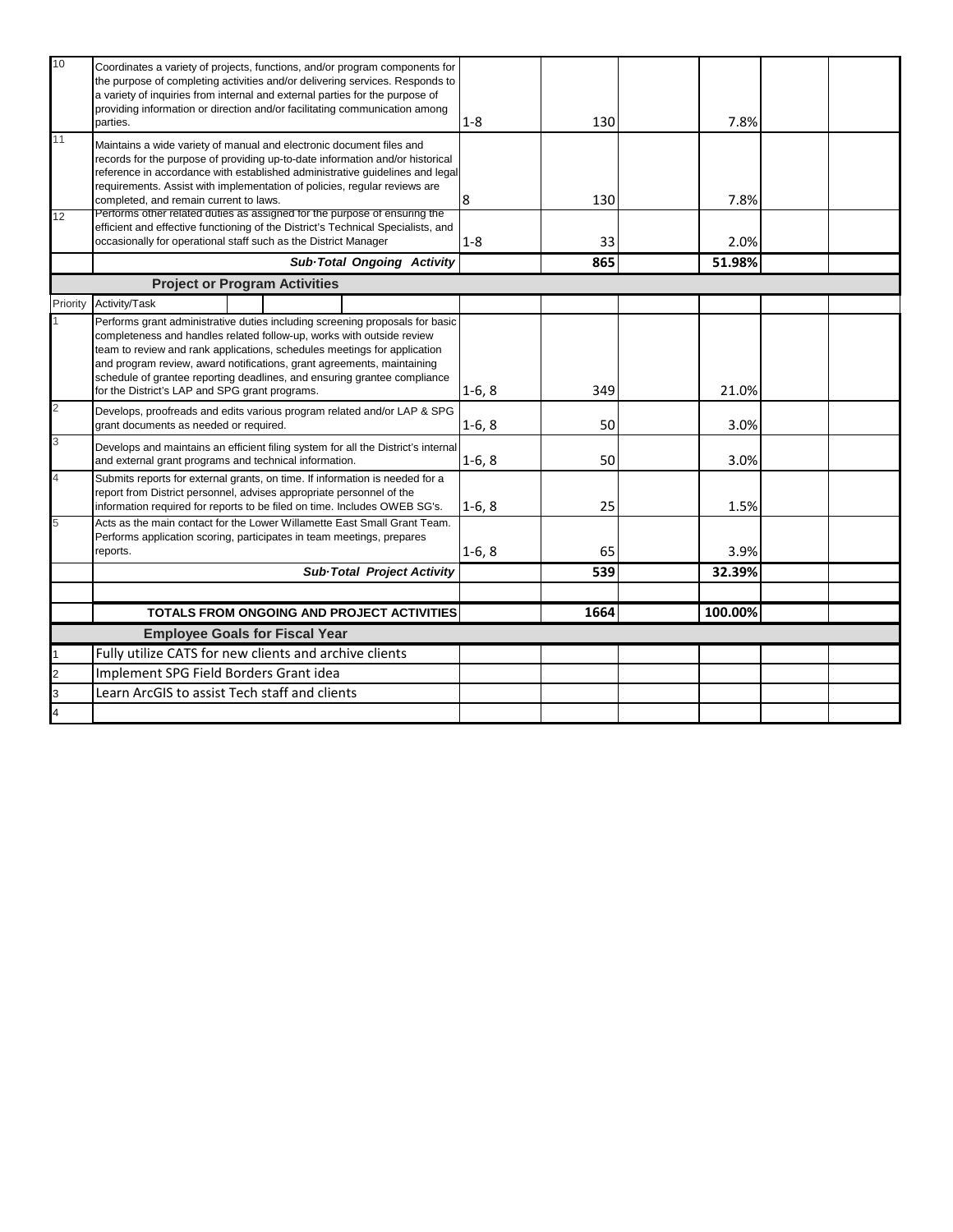| Name:          | Tom Wilson                                                                                                                            |                |             |                                                            | 2017-2018 |           |
|----------------|---------------------------------------------------------------------------------------------------------------------------------------|----------------|-------------|------------------------------------------------------------|-----------|-----------|
| Position       | Adminstrative Assistant                                                                                                               |                |             | Full-Time<br>Equivalent<br>(FTE)<br>Highlight in<br>Yellow |           | No        |
|                |                                                                                                                                       |                |             | Annual Work                                                | Yes       |           |
|                |                                                                                                                                       |                |             | Allotment                                                  |           |           |
|                | Education<br>Higlight One in Yellow:<br>Technical<br>Administrative                                                                   | Employee ID:   | N/A         | (hours)                                                    | 50%       | 864       |
|                |                                                                                                                                       |                |             | Anticipated<br>annual                                      |           |           |
|                |                                                                                                                                       |                |             | average                                                    |           |           |
|                |                                                                                                                                       |                |             | number of                                                  |           |           |
|                | <b>Work Period:</b>                                                                                                                   | 7/1/17         | 6/30/18     | hours                                                      | 50%       | 864       |
|                | Priority Activity/Task                                                                                                                | Strategic Plan | Planned     | Actual                                                     | %         | Completed |
|                |                                                                                                                                       | Goal Number    | Hrs/yr      | Hrs/yr                                                     |           |           |
|                | <b>Personal Time</b>                                                                                                                  |                |             |                                                            |           |           |
| $\mathbf{1}$   | Statutory holidays (10 total)                                                                                                         |                | 40          |                                                            |           |           |
|                | Floater Day (1 Day for employees who works 20 hrs or more)                                                                            |                | 4           |                                                            |           |           |
| $\overline{2}$ | Annual Leave (earned at 8 hrs x $0.50$ FTE = 4 hours per month)                                                                       |                | 36          |                                                            |           |           |
| 3              | Sick Leave (earned at 8 hrs x 0.50 FTE = 4 hours per month)                                                                           |                | 36          |                                                            |           |           |
| $\overline{4}$ | Other<br><b>Sub-Total Personal Time</b>                                                                                               |                | $\mathbf 0$ |                                                            |           |           |
|                | <b>Ongoing Activities</b>                                                                                                             |                | 116         |                                                            | 13.43%    |           |
|                | Monthly Board Meetings: Preperation, Mailings, Minutes                                                                                | 6,8            | 72          |                                                            | 8%        |           |
| $\overline{2}$ | <b>Budget Committee Preperation, Mailings, Minutes</b>                                                                                | 6,8            | 6           |                                                            | 1%        |           |
| 3              | Admin Committee Preperation, Mailings, Minutes                                                                                        | 6, 8           | 0           |                                                            | 0%        |           |
| 4              | Recordkeeping, Filing & Maintain Minutes Notebooks                                                                                    | 6,8            | 0           |                                                            | 0%        |           |
| 5              | Answer Telephone/Greet Visitors-Fill-in                                                                                               | 6,8            | 0           |                                                            | 0%        |           |
| 6              | Misc Office Work (shredding, supplies, relabeling)                                                                                    | 6,8            | $\mathbf 0$ |                                                            | 0%        |           |
| 7              | Data Input into CATS Program                                                                                                          | $1 - 8$        | 48          |                                                            | 6%        |           |
| 8              | <b>Website Social Media Updates</b>                                                                                                   | 6,8            | 48          |                                                            | 6%        |           |
| 9              | <b>Review of Educational Brochures</b>                                                                                                | 6,8            | 0           |                                                            | 0%        |           |
| 10             | <b>Weekly Laptop Updates</b>                                                                                                          | 6,8            | 12          |                                                            | 1%        |           |
| 11<br>12       | <b>Update Rural Living Handbook</b><br><b>File Maintenance and Coordination</b>                                                       | 6,8<br>6,8     | 24<br>0     |                                                            | 3%<br>0%  |           |
|                | Archive administrative documents (board & committee minutes,                                                                          |                |             |                                                            |           |           |
| 13             | etc.                                                                                                                                  | 6.8            | 40          |                                                            | 5%        |           |
| 14             | Create document binders for administrative activities - yearly                                                                        | 6,8            | 16          |                                                            | 2%        |           |
|                | Coordinates logistics for in-office meetings and any outside events                                                                   |                |             |                                                            |           |           |
|                | for Technical Specialists including scheduling, venue                                                                                 |                |             |                                                            |           |           |
|                | arrangements, set-up, equipment needs, refreshments, materials                                                                        |                |             |                                                            |           |           |
| 15             | etc.                                                                                                                                  | 1-8            | 40          |                                                            | 5%        |           |
|                | Assist District Manager with financial operations. Including but not                                                                  |                |             |                                                            |           |           |
|                | limited to: Keep and maintain a list of all District Capital Items.                                                                   |                |             |                                                            |           |           |
|                | Organizes and maintains vendor files; and associated quotes, bids,<br>contract(s) and correspondence. Works with District Manager and |                |             |                                                            |           |           |
| 16             | accountant in preparing annual financial audit.                                                                                       | 8              | 10          |                                                            | 1%        |           |
|                |                                                                                                                                       |                |             |                                                            |           |           |
|                |                                                                                                                                       |                |             |                                                            |           |           |
|                | Coordinates a variety of projects, functions, and/or program<br>components for the purpose of completing activities and/or            |                |             |                                                            |           |           |
|                | delivering services. Responds to a variety of inquiries from internal                                                                 |                |             |                                                            |           |           |
|                | and external parties for the purpose of providing information or                                                                      |                |             |                                                            |           |           |
| 17             | direction and/or facilitating communication among parties.                                                                            | 1-8            | 74          |                                                            | 9%        |           |
|                | Maintains a wide variety of manual and electronic document files                                                                      |                |             |                                                            |           |           |
|                | and records for the purpose of providing up-to-date information                                                                       |                |             |                                                            |           |           |
|                | and/or historical reference in accordance with established                                                                            |                |             |                                                            |           |           |
|                | administrative guidelines and legal requirements. Assist with                                                                         |                |             |                                                            |           |           |
| 18             | implementation of policies, regular reviews are completed, and<br>remain current to laws.                                             | 8              | 70          |                                                            | 8%        |           |
| 19             | Saftey Officer Responsiblities                                                                                                        | 8              | 12          |                                                            | 1%        |           |
| 20             | File and Records Management (Paper and Electronic)                                                                                    | 8              | 12          |                                                            | 1%        |           |
| 21             | Newsletter Creation and Maintaining Suscriber Database                                                                                | 7, 8           | 24          |                                                            | 3%        |           |
|                | Sub-Total Ongoing Activity                                                                                                            |                | 624         |                                                            | 72.22%    |           |